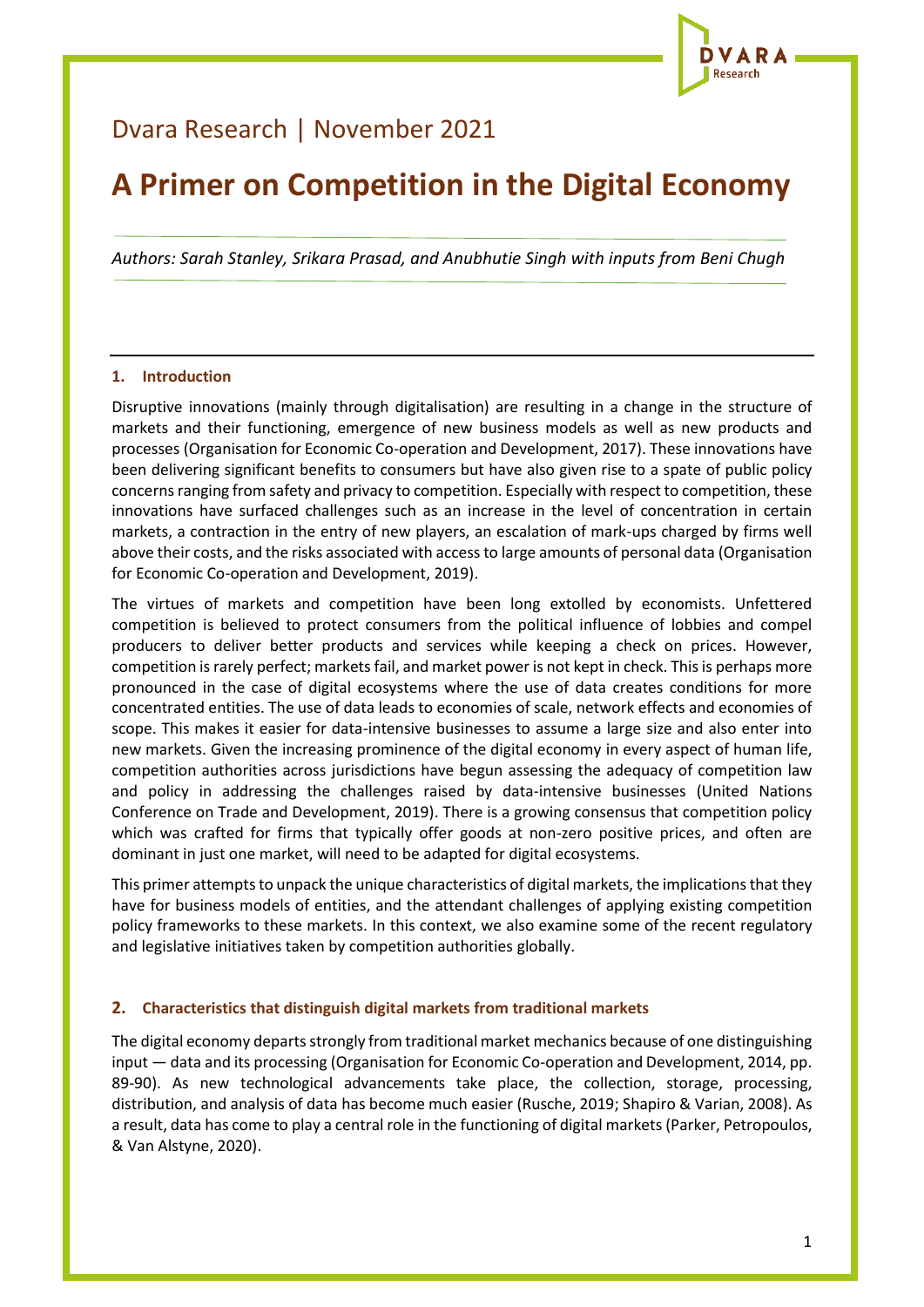

The rampant use of data is transforming the structure of both individual market participants and the markets themselves.

Data distinguishes itself from other traditional inputs of production because (i) it is non-rivalrous and enables economies of scope, and (ii) induces network effects and economies of scale (Jones & Tonetti, 2020).

The interplay of these characteristics creates an environment where market participants (predominantly platforms) compete "for" the market rather than "within" the market. Data's nonrivalrous nature, network effects, economies of scale and scope all work together to sharply reinforce the first mover advantage leading to tipping, increased incentives to innovate and invest in new markets, and vertical and/or horizontal expansion (Parker, Petropoulos, & Van Alstyne, 2020). We discuss the effect of these characteristics of data on business models and markets in the digital ecosystem next.

#### **i. Data is non-rivalrous and enables economies of scope.**

A key economic characteristic of data is that it is *non-rivalrous* i.e., data can be used infinitely and simultaneously by different entities without diminishing its availability (Buchanan, 1965). This is in contrast to traditional inputs which are limited and diminish in quantity with use.

The non-rival characteristic of data creates two major opportunities for entities. First, many entities can simultaneously use the same dataset for the same purpose. For example, different financial sector entities can process a consumer's personal data to provide financial products or services. Second, the same entity can use the same dataset for different purposes (subject to consent from the data principal/subject) (Omaar, 2021). A financial sector entity can process consumers' personal data to simultaneously provide services, improve back-end processes, generate market insights, and comply with regulations. As a result, entities can make large gains by using data broadly (Jones & Tonetti, 2020).

Due to data's non-rivalrous nature, entities can also use the same dataset to create different products or enter into new markets altogether creating *economies of scope*. Economies of scope refers to the production of two or more productstogether rather than separately, resulting in a lower average total cost. This can occur if the products share similar inputs, have production processes that are interrelated, or if the products are complements (DePamphilis, 2011).

As entities enter new markets and offer a variety of services, it enables them to gather and process more data, and infer more insights to refine existing products, enhance efficiency and also enter still newer markets (Schepp & Wambach, 2016). As techniques of machine learning yield further insights from larger datasets, digital businesses become capable of expanding into adjacent markets with either novel or higher quality (or both) products and services when compared to their competitors (Zingales, et al., 2019; Baye & Prince, 2020). This provides them with a significant competitive advantage over entities without this capacity.

However, the non-rivalrous nature of data does not imply that all entities have equal access to the data, or the value derived from it. Entities will have to create channels through which they can collect data and invest in technology that can derive value from it. But the costs involved in creating these channels and investing in the required technology can be prohibitive. Entities which can afford these costs naturally gain a competitive advantage in the market (Bundeskartellamt, 2016).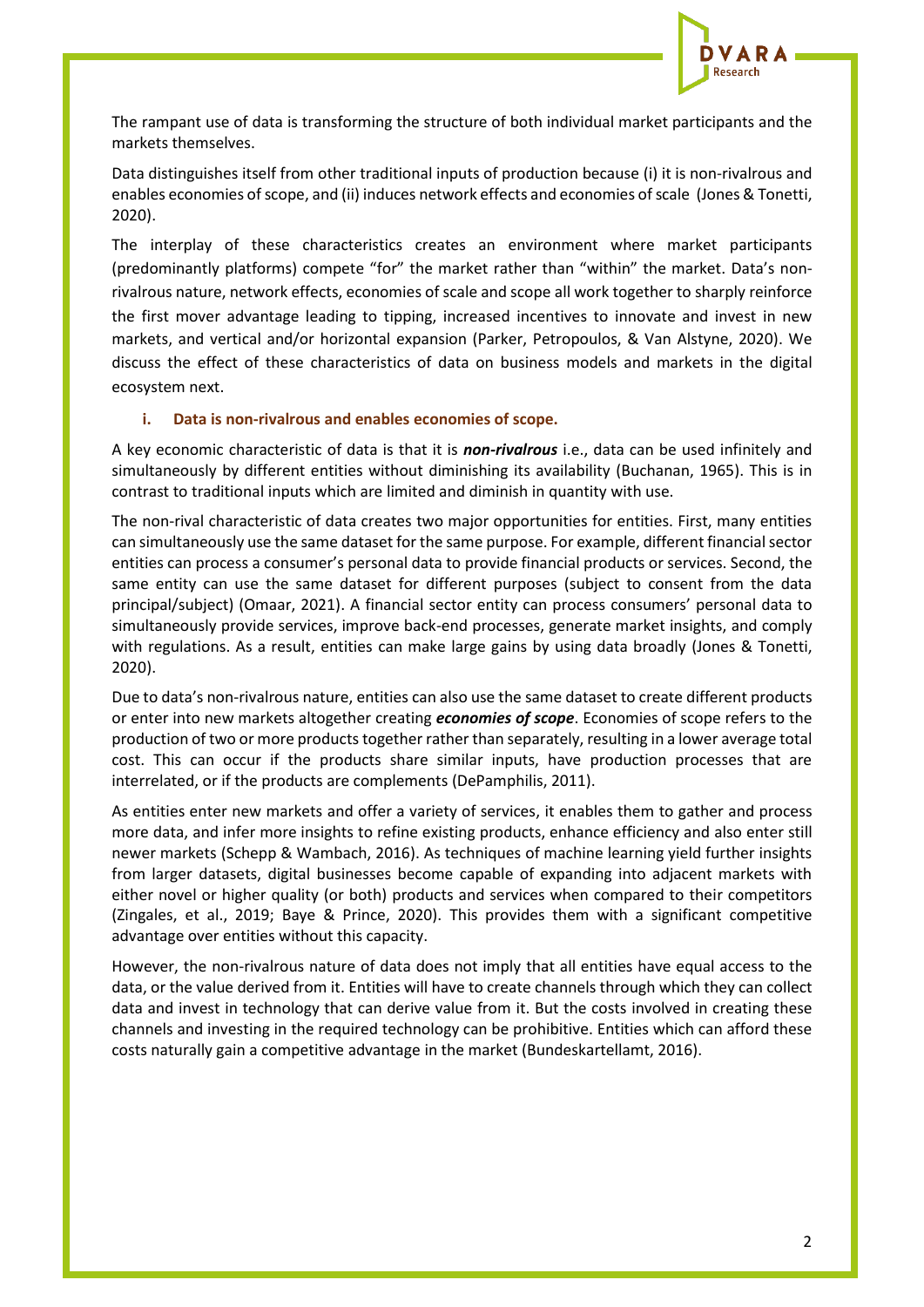

#### **Cross-leveraging competitive advantage across different markets**

The data collected and analysed by entities in one market can generate a competitive advantage across several markets for the same entity and help to create synergies (Organisation for Economic Cooperation and Development, 2020). In principle, the non-rivalrous characteristic of data allows it to be used several times without depletion and by any number of entities concurrently (Carrière-Swallow and Haksar, 2020; Haksar et al. 2021; World Bank 2021). The data collected is utilised by firms to either design new products and services or even train new machine learning algorithms which in turn helps to attract more users and more data (Crémer, de Montjoye, & Schweitzer, 2019). The accumulation of additional data volumes thereby is an underlying component that helps entities change their business models and expand into new markets or business areas thus achieving economies of scope. As argued by the Financial Stability Board, "*Once a large multiservice platform offers one service, they become more efficient at offering others*" (Crémer, de Montjoye, & Schweitzer, 2019). For instance, Google's activities originated with a focus on search engines, but has now expanded into associated business areas such as household technology, hardware, operating systems and more recently telecommunications infrastructure and autonomous mobility systems (Monopolkommission, 2015).

This incentivises entities in digital markets to engage in *vertical integration*, where "*Two or more successive stages of production and/or distribution of a product are combined under the same control*" (Khan, 2017). It leads to better internalisation of network externalities thus helping to improve efficiency. For example, Amazon has expanded along the value chain by sourcing and creating its own suite of products (Amazon Basics) and services (Amazon Prime, Amazon Web Services) and by also growing its distribution (warehouses, shipping, and delivery) (Recke, 2021). This tends to happen due to the discriminatory access that these entities have to strategic information or data. For instance, marketplace operators, like Amazon, have access to information both about the behaviour of consumers purchasing products/services as well as information on what sellers are selling on the marketplace. This information can be used by Amazon, when it acts as a seller on its own platform, to identify the products/services that are in demand and also efficiently modify their range as well as prices. The platform could also restrict the sellers (operating on the platform) from getting certain

#### **ii. Data induces network effects and economies of scale.**

information, thereby limiting their competitive power (Bundeskartellamt, 2016).

Digital businesses demonstrate network effects which simply refers to the increase in the user's benefit from using a platform with an increase in the number of other users on the platform (Parker, Petropoulos, & Van Alstyne, 2020; Parsheera, Shah, & Bose, 2017). Network effects can be both direct and indirect. *Direct network effects* can be prominently observed in the case of online social networking platforms, such as Facebook or Twitter, wherein the value of the given platform to each existing user increases as additional users join and use the platform (Baye & Prince, 2020).

Multi-sided markets<sup>1</sup> particularly exhibit *indirect network effects*, where a positive effect is derived by users on each side of the market due to an expansion in users on any one side (Parsheera, Shah, & Bose, 2017; Zingales & Lancieri, 2019). For instance, in the case of e-commerce platforms, third-party sellers may be attracted to a given e-commerce platform if they find that several paying consumers are already available on the platform. In the case of the Android ecosystem, the platform becomes more attractive for app developers and advertisers when more users use Android. As more app developers join the platform, users get access to a greater variety and quality of products and services,

<sup>&</sup>lt;sup>1</sup> Multi-sidedness is a defining characteristic of online platforms. Multi-sidedness is exhibited as platforms help connect two or more separate but well-defined groups of users, where benefit for each side is based on who participates on the other side/s (Anderson et al., 2020).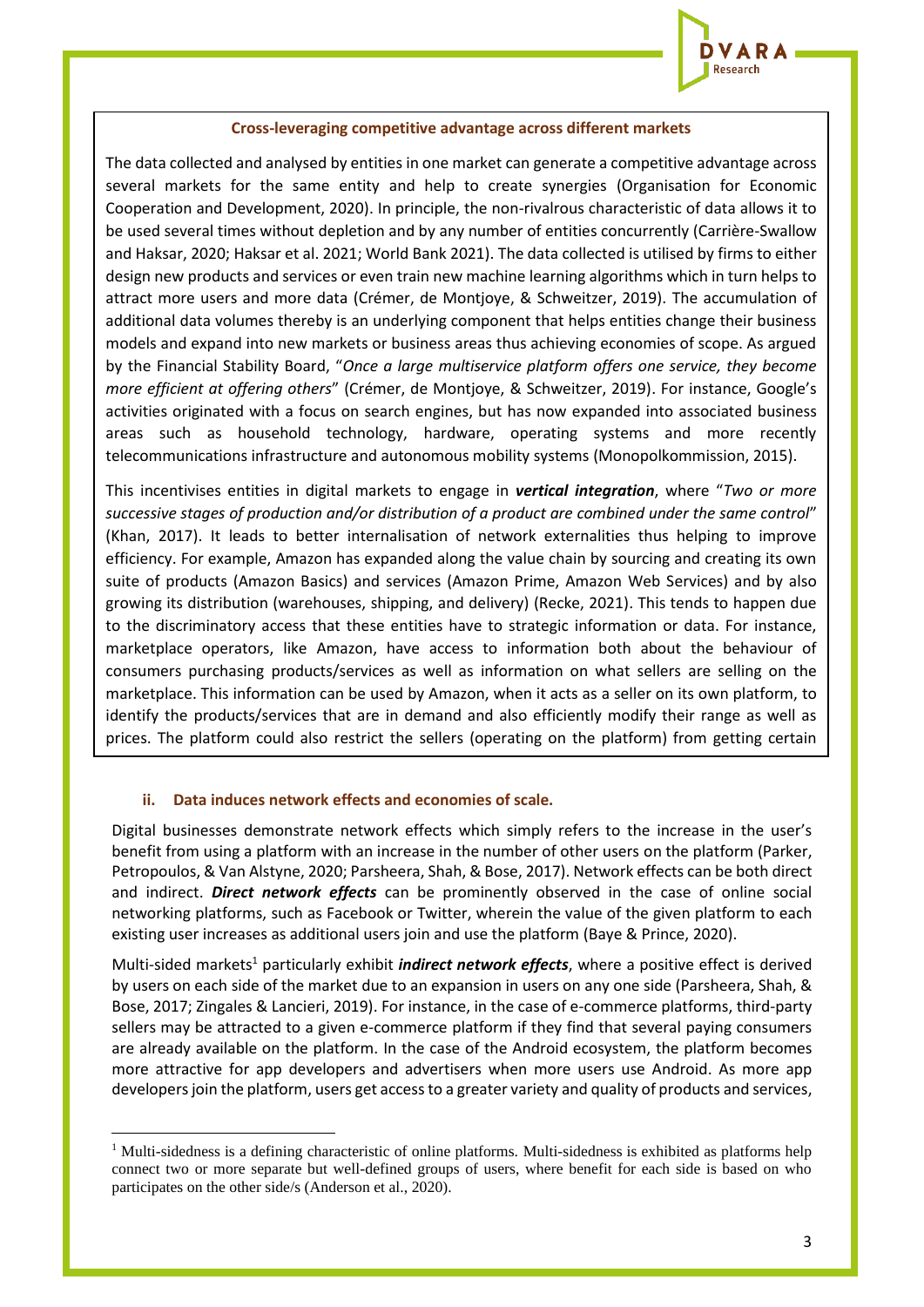

making it even more attractive for additional users to join the platform (Parker, Petropoulos, & Van Alstyne, 2020).

Digitisation of the supply value chain is critical to the activation of both direct and indirect network effects (Katz & Shapiro, 1985; Parker, Van Alstyne, & Jiang, 2016), which in turn results in the creation and appropriation of value (Amit & Zott, 2001). Entities with high levels of digitisation have the ability to conduct experience-based learning through machine learning techniques, which helps them collect and analyse large volumes of data. This is used to identify patterns in behaviour to improve the accuracy of offerings provided to users. An increase in the accuracy of the predictions, increases the value of offerings to users and helps attract additional users. This series of causal events i.e., the positive feedback loop is being referred to as the *data network effects* (Gregory et al., 2020; Haftor, Climent & Lundström, 2021).

These entities with high levels of digitisation also experience *economies of scale* i.e., the costs associated with processing data (or datum) decreases with each additional unit of data (Fortuny, et al., 2013; Lewis & Rao, 2014; Varian, Farrell, & Shapiro, 2004). It is based on the understanding that entities face a higher initial fixed cost associated with investments in research and development of machine learning algorithms or in the creation of enabling infrastructure such as data storage servers etc., but relatively lower marginal costs. (Parsheera, Shah, & Bose, 2017). Consequently, once digital firms have been established, they can quickly grow their operations to cater to additional users at minimal cost (Parker, Petropoulos, & Van Alstyne, 2020).

Therefore, in the case of digital platforms we see network effects and economies of scale supplement each other to help provide competitive advantage. Network effects imply that each additional user generates greater benefit or value for all users and economies of scale imply that the average cost of serving users is falling. Therefore, benefits to consumers increase even as costs fall. Technically speaking, for a given level of fixed cost, there are no economic constraints on the expansion of digital entities.

#### **Tipping and concentration of market power**

Network effects and economies of scale are key contributors to market power in the digital context (Plaitakis, 2019). The combination of network effects and economies of scale has two consequences: (i) The market tends to be inclined to favour one firm due to the efficiency resulting from concentration. Larger the number of people in the same network, larger the marginal value created by adding an additional user. (Jullien & Sand-Zantman, 2019); (ii) The size and influence exerted by big data entities makes it challenging for smaller players or new entrants to successfully exercise competition pressure (Plaitakis, 2019; Schepp & Wambach, 2016). This results in the phenomenon known as '*tipping*' and a winner-takes-all outcome in digital markets.

These characteristics of data and its implications on business models raise fresh challenges for competition policy. Digital-native firms seem to enjoy the benefits of network effects, economies of scale and economies of scope. They serve several markets simultaneously and in many of those markets, they provide services at zero prices. These aspects raise questions for competition policy which is attuned to dealing with well-defined markets and non-zero positive prices. We discuss these in detail in the following section.

#### **3. Challenges posed by digital markets for competition law**

Competition regulators face multiple challenges in identifying anti-competitive and abusive practices in digital markets. The most prominent among them are challenges in (i) defining a relevant market,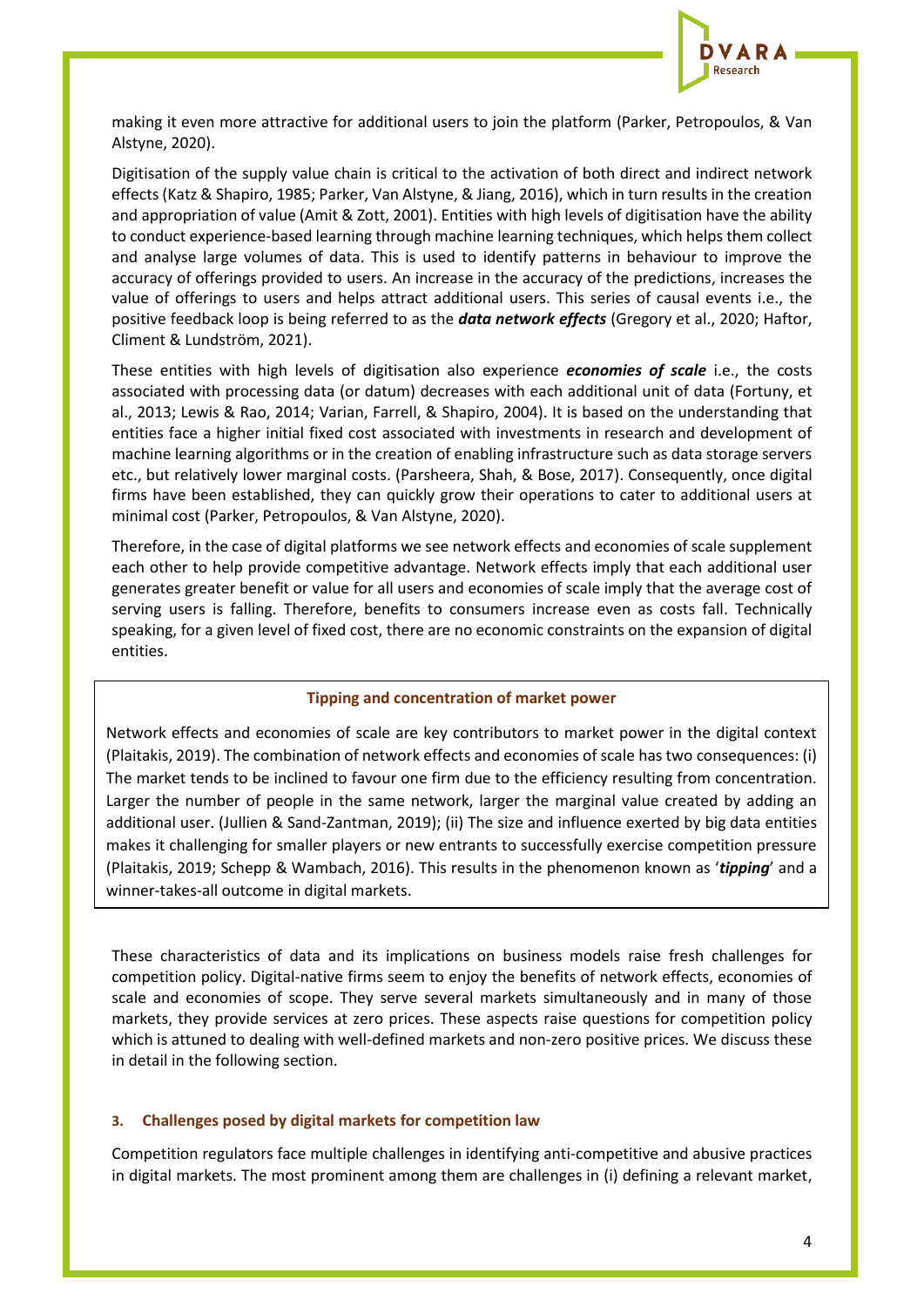

(ii) establishing dominance of entities, (iii) identifying anti-competitive and abusive conduct, (iv) addressing conglomerate effects due to access to data, and (v) assessing competitive concerns arising from mergers and acquisitions.

## **3.1. Challenges in defining a relevant market**

Identifying the relevant market is central to assessing anti-competitive conduct. Identifying the relevant market helps competition regulators understand the context within which they must assess anti-competitive conduct. Assessing the market in the wrong context could risk regulators making erroneous assessments that can have larger implications for competition in the market (Organisation for Economic Co-operation and Development, 2017). A relevant market is determined by ascertaining the relevant product market and the relevant geographical market in which an entity operates. The relevant product market is the market in which the products and services are interchangeable or substitutable. The relevant geographical market is the market in which the conditions for competition are more or less similar (Kaushik, 2019).<sup>2</sup> Identifying the relevant market can be challenging in the case of digital markets as (i) the tests used for identifying relevant markets can be inadequate, and (ii) complications surface due to the multi-sidedness of digital platforms (European Parliament, 2015).

# **i. The tests used for identifying relevant markets can be inadequate.**

Traditional competition inquiries to identify relevant markets rely on the Small but Significant Nontransitory Increase in Price (SSNIP) test (or the Hypothetical Monopolist Test) (United Nations Conference on Trade and Development, 2019). The test helps regulators understand the breadth of the market (Mandrescu, 2018). The SSNIP test relies on demand-side substitutability of a product to identify all the entities who are providing similar products in the market. The test assesses if a hypothetical monopolist would be willing to impose a small but significant increase in price (usually by five to ten percent) of their products or services. Broadly, products are deemed to be substitutable if the increase in price makes consumers shift from using the monopolists' products to other products.<sup>3</sup> The regulator can define the market depending on all the products that can act as substitutes (Mandrescu, 2018). However, this test can have little effect in digital markets where products and services are offered at zero-price. Regulators have had to rely on other factors, like product functionalities, to identify the relevant market (United Nations Conference on Trade and Development, 2019).

The European Commission had faced the task of identifying the relevant market in a digital context in the *Facebook/WhatsApp*, *Microsoft/Skype* and the *Microsoft/Nokia* merger assessments. The Commission in these assessments segmented the larger digital market by relying on (a) the functionality of the services, (b) the platforms through which the services were offered, and (c) the operating systems that supported the services (Facebook/WhatsApp, 2014). For instance, in the *Facebook/WhatsApp* merger assessment, the Commission segmented WhatsApp and Facebook into two different markets. The Commission ascertained that WhatsApp operated in a "*market including only consumer communications apps for smartphones*" because WhatsApp provided personal messaging services over smartphones (Facebook/WhatsApp, 2014).

The Competition Commission of India (CCI) followed a similar approach in 2020 in *Harshita Chawla v. WhatsApp Inc. and Ors* (the WhatsApp Pay case). In this case, the CCI was tasked with identifying the

<sup>2</sup> *See* s.2(r), s.2(s) and s.2(t) of the Competition Act, 2002.

<sup>3</sup> *See* Sharma, K., *SSNIP Test: A Useful Tool, Not a Panacea*, Competition Commission of India, 2011, [https://www.cci.gov.in/sites/default/files/presentation\\_document/SSNIPTestKKSharma260711.pdf.](https://www.cci.gov.in/sites/default/files/presentation_document/SSNIPTestKKSharma260711.pdf)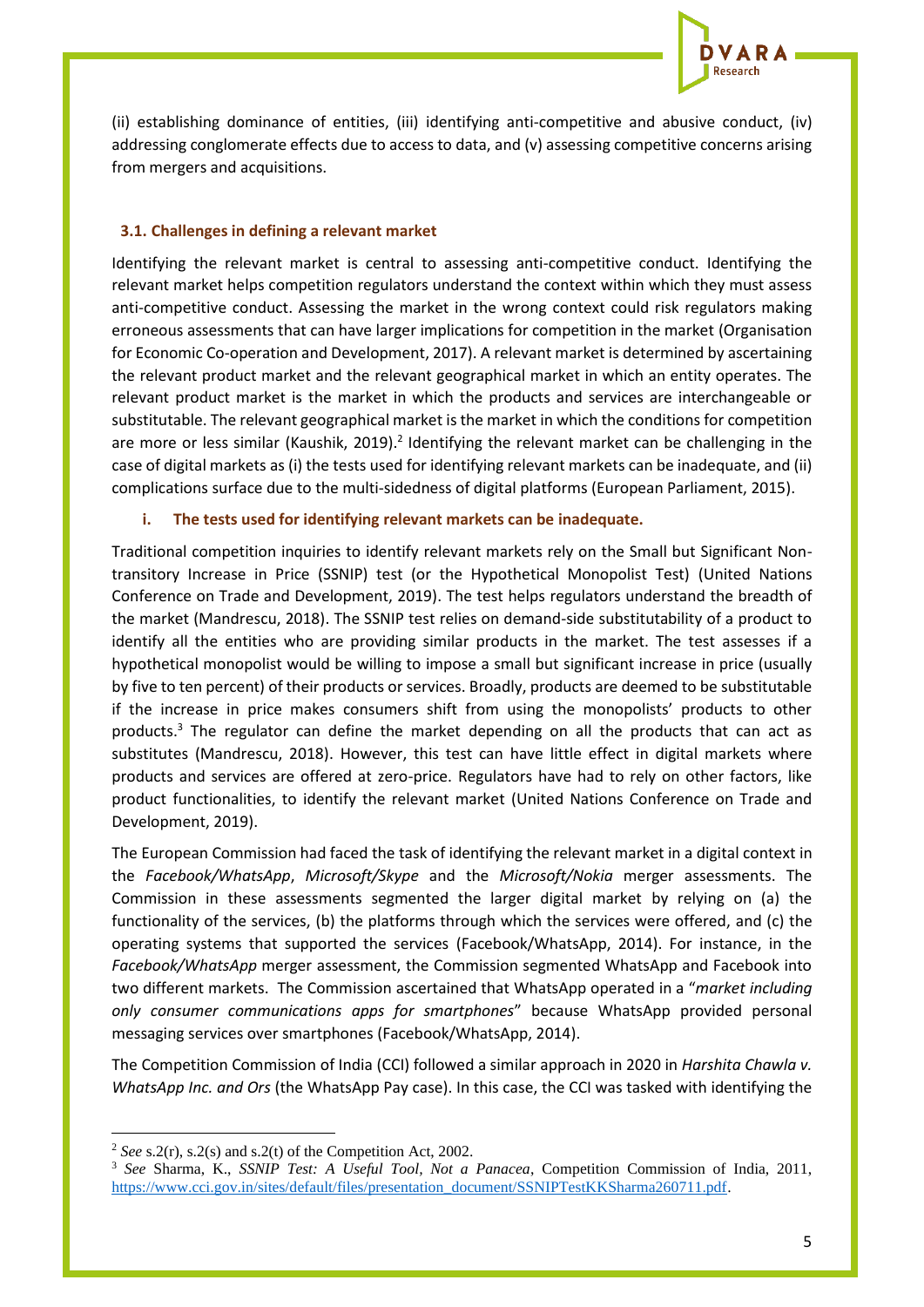

relevant market in which WhatsApp operates. It had to examine if WhatsApp operated in a broadly defined "*market for user attention*" where it competed with different kinds of digital service providers, or in a more narrowly defined "*market for internet-based messaging application through smartphones*" where it competed with similar messaging applications.

The CCI relied on two factors to differentiate WhatsApp from other digital service providers which compete for consumers' attention. First, the CCI relied on functional substitutability of the products. WhatsApp is primarily used for personal messaging, but Facebook is used mainly for communicating with many users simultaneously. Second, the CCI relied on the different channels through which the services are usually used. WhatsApp is used primarily through smartphones, but Facebook is used on both smartphones and PCs. Based on these considerations, the CCI ascertained that WhatsApp operates in a narrow "*market for Over-the-Top (OTT) messaging apps through smartphones*" (Harshita Chawla v. WhatsApp Inc. and Ors, 2020).

Some new approaches emphasise tests that rely on non-price factors like costs incurred by consumers, and quality of products offered to consumers. For instance, the small but significant non-transitory increase in cost (SSNIC) test relies on the understanding that consumers in digital markets choose between competing products based on the information and attention costs involved in using products. Consumers could choose to switch from products that demand more information or greater attention to products that demand less. Cost therefore acts as a more useful lens to understand demand-side substitutability in the absence of price and helps in identifying the breadth of the relevant product market (Mandrescu, 2018). Similarly, the small but significant non-transitory decrease in quality (SSNDQ) test relies on assessing the impact of a decrease in the quality of services (on consumer's demand), instead of an increase in price. The test, therefore, uses quality as a benchmark for understanding product substitutability and in determining the breadth of the relevant product market (Mandrescu, 2018).

#### **ii. Identifying the relevant market is complicated by the multi-sidedness of digital platforms.**

Transactions in traditional markets usually take place directly between a buyer and a seller. This changes in the digital economy where traditional markets are replaced by platforms and multi-sided markets (Dvara Research, 2020). Digital platforms (such as Facebook, Amazon, Ola or Swiggy) serve as two-sided or multi-sided markets (United Nations Conference on Trade and Development, 2019). <sup>4</sup> This complicates relevant market assessments in at least three ways (European Parliament, 2015; Mandrescu, 2018; United Nations Conference on Trade and Development, 2019; Wismer & Rasek, 2017; Yang, 2018; Zingales & Lancieri, 2019):

- a. The multi-sidedness of digital markets can make it challenging to pinpoint the locus of competition and therefore define the relevant market for enforcement of competition law.
- b. The presence of different kinds of consumers on different sides of the market can make demand-side substitutability difficult to assess.
- c. Consumers on different sides of the market can experience indirect network effects, with each side of the market depending on the other. For instance, people looking to hail cabs on a ride sharing platform would rely on the availability of cab drivers, and vice versa. Thus, a ride hailing company is simultaneously catering to two markets—the passengers looking for cabs and drivers looking to ferry passengers. Further, there are interdependencies

<sup>4</sup> For instance, Ola and Uber provide two-sided markets with consumers on one side and cab drivers on another. Facebook is a multi-sided market providing OTT services to consumers on one side, and advertisers, merchants, developers etc. on other sides.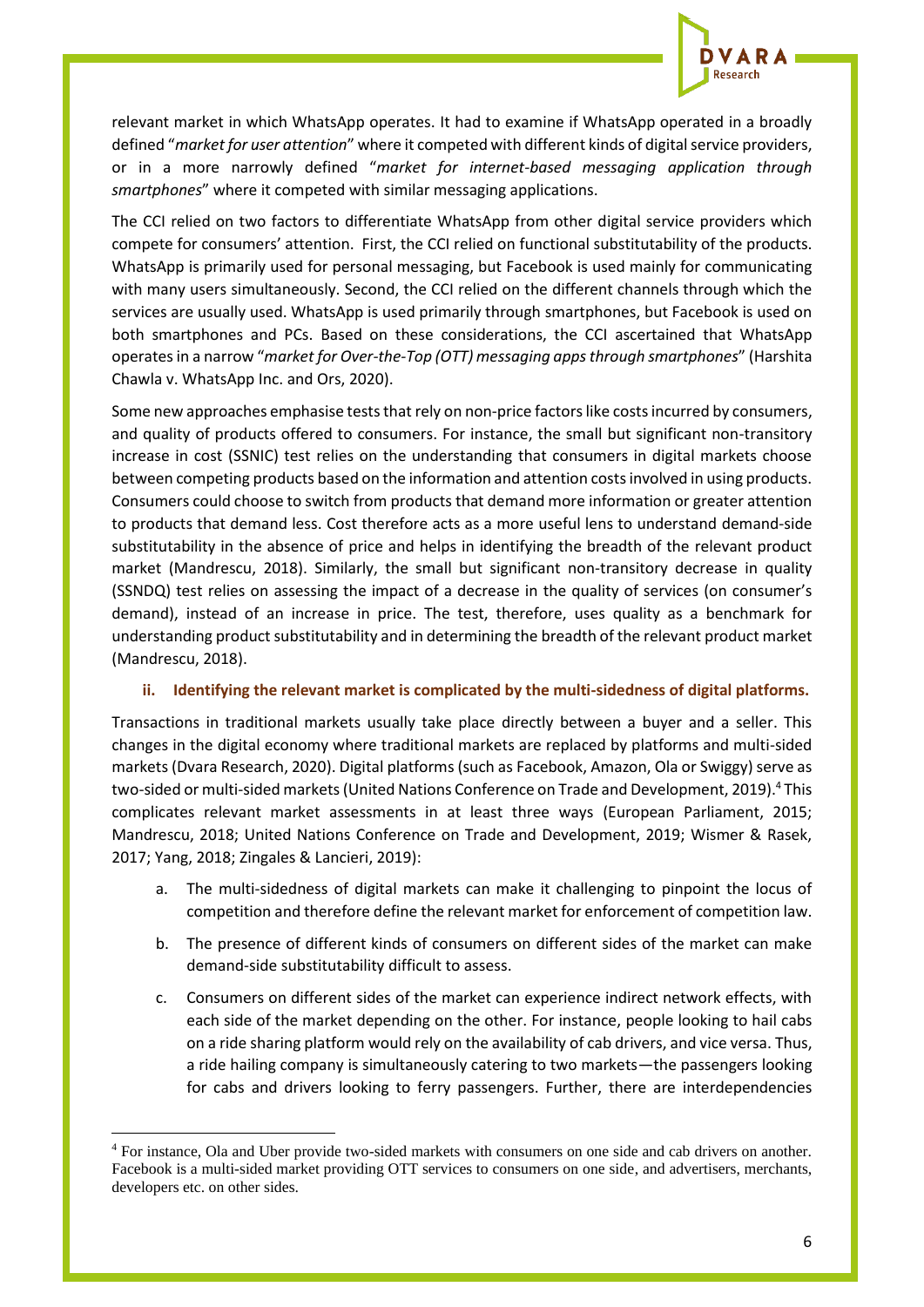

between both markets where changes in one market affect changes in the other. In the ride hailing business for instance, it has been argued that strong indirect network effects can lead to tipping of markets (Smichowski, 2018). Similarly, changes in prices can affect both sides of markets (Ahmadinejad et al., 2019). Traditional tools in competition policy such as the SSNIP were designed to assess the implications of price change within a single market and are ill-suited to study implications of price change in multi-sided markets. Matters complicate even further, when one side of the market is charges a zero monetary price (Wismer & Rasek, 2017).

Regulators wrestle with the thorny challenge of defining one common relevant market for all sides or defining many interlinked relevant markets for each side (Organisation for Economic Cooperation and Development, 2020). In China, the Antitrust Guidelines of the Antimonopoly Committee of the State Council on the Economic Field of Platforms, 2021 (Chinese Antitrust Guidelines) advises regulators to define one common relevant market or multiple interconnected relevant markets when examining multi-sided markets (Article 4(1)). The Article also advises regulators to define a relevant market based on non-price factors including platform function, business model, user groups, multilateral nature of markets, network effects, lock-in effects, transfer costs etc (State Administration for Market Regulation, 2021).

# **3.2. Challenges in establishing dominance of entities**

Entities which enjoy a dominant position in the market can act independently without being limited by competitive forces like competitors' operations and consumer choice (European Parliament, 2015; Hoffmann-La Roche & Co. v. Commission of the European Communities, 1979). While dominance is not problematic in itself, regulators are conscious of instances where entities abuse their dominance to entrench themselves in the market. To assess abuse, regulators must first assess if an entity enjoys a dominant position in the relevant market. Dominance assessments can be complicated in digital markets where traditional tools of assessment have limited utility (United Nations Conference on Trade and Development, 2021).

Traditional approaches to assessing dominance rely on factors like demand-side substitutability (assessed through the SSNIP test), profitability, market power<sup>5</sup> or market share, and entry barriers (OECD, 2020)<sup>6</sup>. From these, measures relying on price (SSNIP tests, profitability, and market power) can produce inaccurate assessments because many entities in digital markets charge zero prices, as discussed previously. Entities in digital markets may also be barely profitable in their operations (Organisation for Economic Cooperation and Development, 2020). Although market shares can help in assessing dominance, it is well established that market shares alone do not indicate dominance, especially in digital markets where market shares can vary constantly and consumers may avail of multiple providers simultaneously (Organisation for Economic Cooperation and Development, 2020).

<sup>5</sup> Market power is defined as the "the ability of firms to unilaterally raise prices above, or quality below, the competitive level" and to maintain these conditions. *See* OECD, *Abuse of Dominance in Digital Markets*, 2020, [https://www.oecd.org/daf/competition/abuse-of-dominance-in-digital-markets-2020.pdf.](https://www.oecd.org/daf/competition/abuse-of-dominance-in-digital-markets-2020.pdf) 

<sup>6</sup> The Competition Commission of India traditionally uses factors including (a) market share (b) the size and resources of the entity (c) size and importance of competitors (d) economic power of the entities (e) vertical integration in the market (f) dependence of consumers on the enterprise (g) entry and exit barriers and countervailing buying power (h) market structure and size of the market (i) source of dominant position and (j) social costs and obligations of the dominant entity to economic development. *See* Competition Commission of India, *Provisions relating to Abuse of Dominance*, [https://www.cci.gov.in/sites/default/files/advocacy\\_booklet\\_document/AOD.pdf.](https://www.cci.gov.in/sites/default/files/advocacy_booklet_document/AOD.pdf)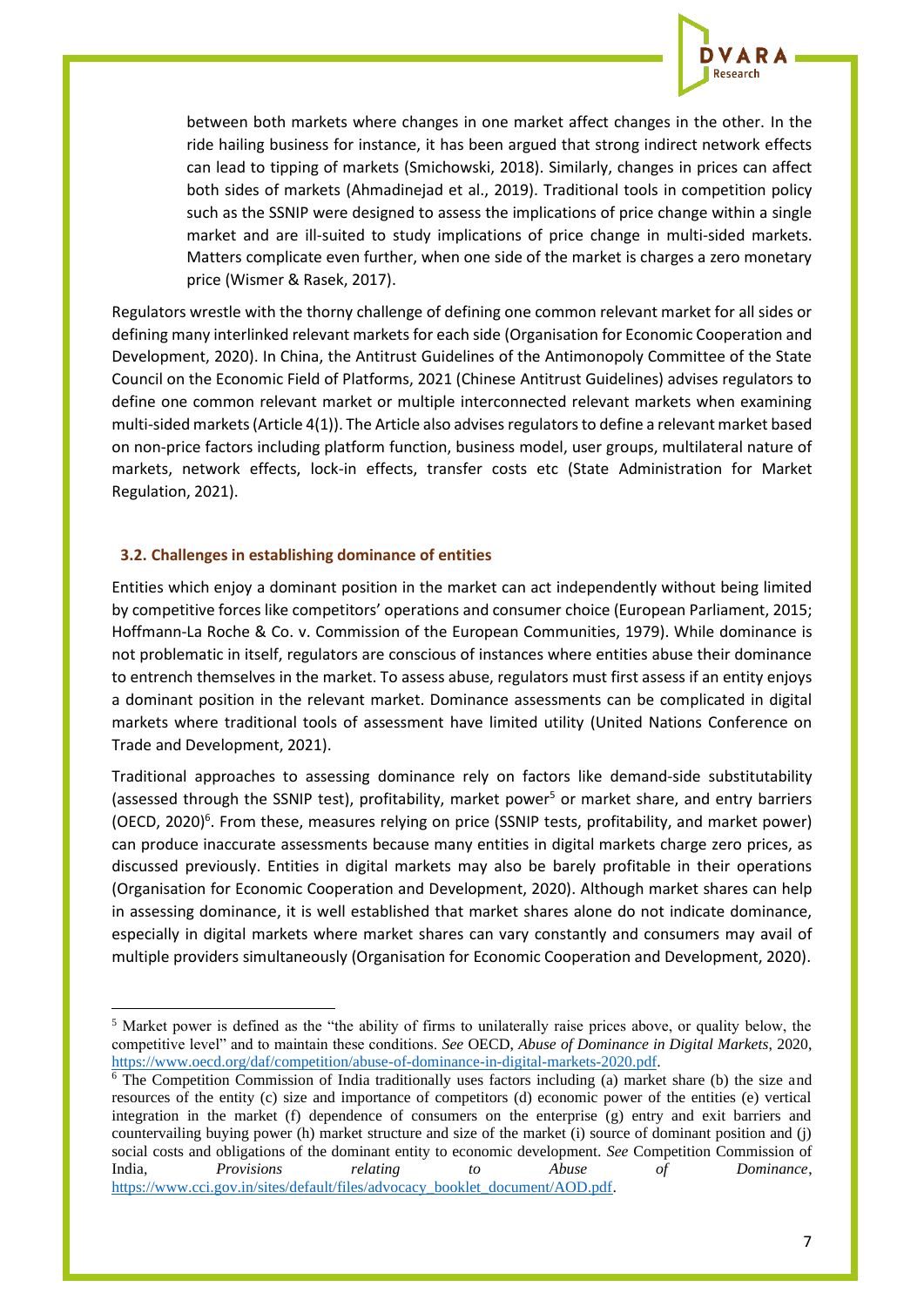

Further, entities in a digital market can leverage economies of scope to enter new markets or develop new business models. These entities tend to cross-leverage their dominance in one market to quickly penetrate and become dominant in a new market. Regulators have found it difficult to gauge crossmarket effects and pre-empt how quickly entities can become dominant (European Parliament, 2015). The CCI, for instance, has faced this challenge in two major cases:

- i. In *Bharti Airtel Ltd v Reliance Industries Ltd and Anr.* (the Jio case), one of the primary contentions was that Reliance Industries was using its dominance in the infrastructure and retail markets to penetrate the telecom market as Reliance Jio. The CCI relied on traditional tests for assessing dominance such as examining Jio's market share and the competition Jio faced from other wireless telecom providers. The CCI concluded that Jio occupied a very small portion of the wireless telecom market and that it faced competition from at least three large telecom providers. The CCI accordingly declared that Reliance Jio was not a dominant entity (Bharti Airtel Limited v. Reliance Industries Limited and Anr., 2017). However, Reliance Jio became a dominant entity in the market very quickly with a major market share and with fewer competitors (Bharti Airtel Limited v. Reliance Industries Limited and Anr., 2017; Singh, 2020).
- ii. In the *WhatsApp Pay* case, the informants maintained that WhatsApp's dominance in the smartphone OTT messaging market makes WhatsApp Pay a dominant entity in the UPIenabled digital payments market. Similar to the Jio case, the CCI concluded that WhatsApp Pay is not dominant because it is a new entrant in the UPI market that would compete with other large entities like PayTM and Google Pay (Harshita Chawla v. WhatsApp Inc. and Ors, 2020). It remains to be seen if WhatsApp will turn out to be dominant in the UPI market.

As such, regulators have been making use of non-price measures to assess dominance in multiple investigations. These have included measures such as the functional substitutability of products, entry barriers into the market, entities' access to personal data, and network effects. Some of the non-price factors used by competition authorities in different dominance assessments are presented in Table 1 (Crémer, de Montjoye, & Schweitzer, 2019; Organisation for Economic Cooperation and Development, 2016; United Nations Conference on Trade and Development, 2019). There is also emphasis on nonprice tests, such as the SSNDQ and the SSNIC tests, that rely on non-price factors like costs incurred by consumers and product quality that can help identify dominant entities, as discussed previously.

| Cases                       | <b>Measures used to assess dominance</b>                                                                                            |
|-----------------------------|-------------------------------------------------------------------------------------------------------------------------------------|
| Google Search (Shopping)    | Barriers to entry created for new entrants by the<br>$\bullet$<br>need for large capital investments and strong<br>network effects. |
| Forum: European Commission. | Infrequent multi-homing by users when using<br>search engines.<br>• Brand effects attached to Google products.                      |
|                             | Lack of countervailing buyer power <sup>7</sup> with<br>consumers.                                                                  |

**Table 1: Non-price measures used to assess dominance**

 $<sup>7</sup>$  Market power can exist on either the supply side or the buyer side. Countervailing power refers to buyer market</sup> power (that is, the bargaining power of a buyer). For example, a single large buyer or group of buyers may possess sufficient market power to be able to depress the prices paid to sellers or easily switch between alternative suppliers. *See* Thomson Reuters Practical Law Glossary, Countervailing Power, [https://ca.practicallaw.thomsonreuters.com/3-595-](https://ca.practicallaw.thomsonreuters.com/3-595-5326?transitionType=Default&contextData=(sc.Default)&firstPage=true#:~:text=Countervailing%20power%20refers%20to%20buyer,easily%20switch%20between%20alternative%20suppliers)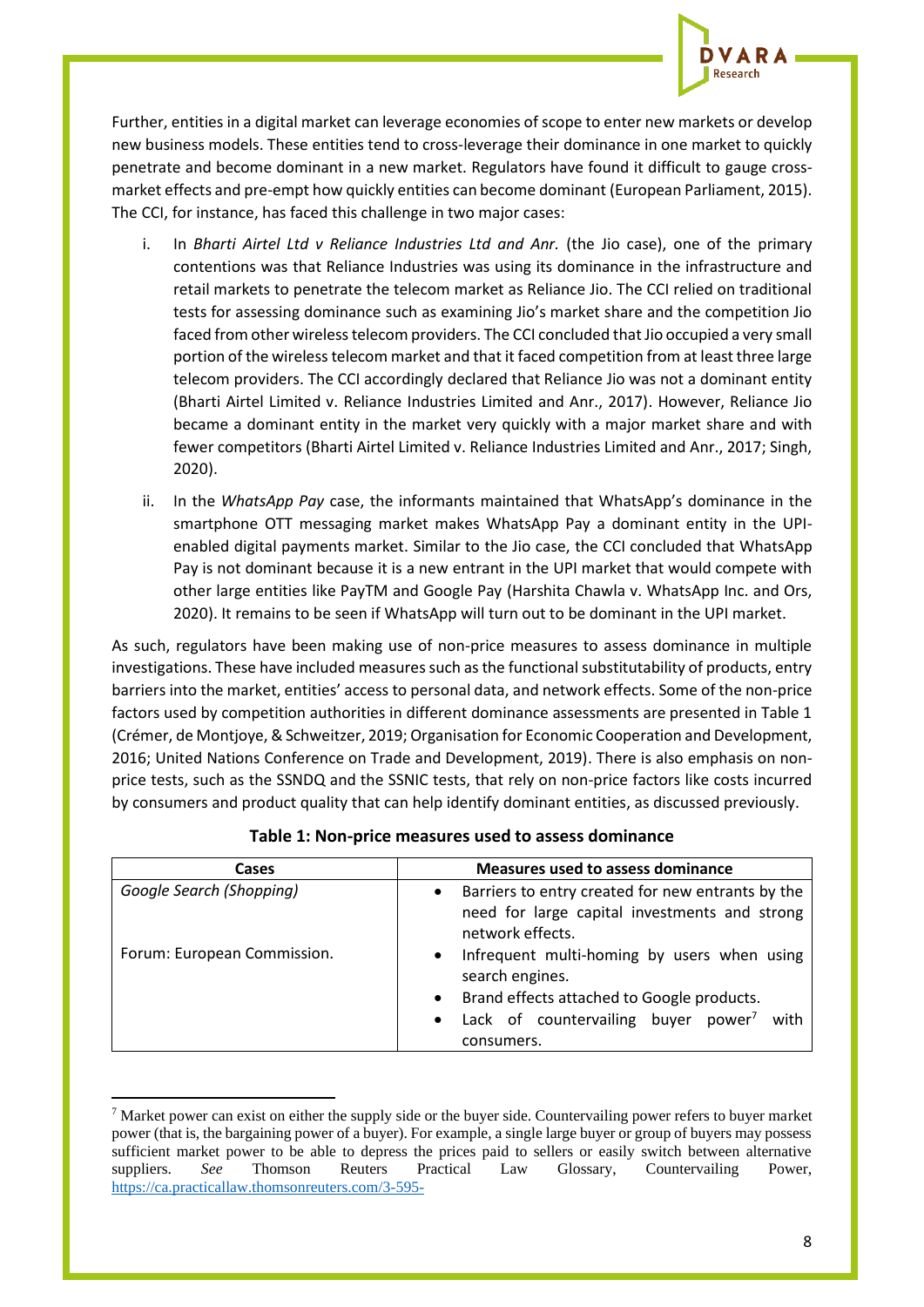

| Google Android                                  | Inadequate competitive constraints from iOS and<br>$\bullet$  |
|-------------------------------------------------|---------------------------------------------------------------|
|                                                 |                                                               |
| Forum: European Commission.                     | the Apple App Store.                                          |
|                                                 | Barriers to entry and expansion for competitors.              |
|                                                 | Lack of countervailing buyer power with<br>$\bullet$          |
|                                                 | consumers.                                                    |
| Facebook, Inc. (Exploitative business           | Network effects through the number of daily<br>$\bullet$      |
| terms)                                          | active users.                                                 |
|                                                 | Difficulty for consumers in switching from                    |
| Forum: Bundeskartellamt (Germany).              | Facebook to other platforms.                                  |
|                                                 | Facebook's direct and indirect access to data<br>$\bullet$    |
|                                                 | sources that could strengthen network effects                 |
|                                                 | and raise entry barriers.                                     |
| Meru v Ola/Uber - Hyderabad,                    | Collusion between common investors of Ola and<br>$\bullet$    |
| Mumbai, Kolkata, and Chennai                    | Uber.                                                         |
|                                                 |                                                               |
| Forum: Competition Commission of                |                                                               |
| India.                                          |                                                               |
| Meru Travels Solutions Ltd v                    | The funding available for aggregators that can<br>$\bullet$   |
| Competition Commission of India                 | help them become dominant.                                    |
|                                                 | Communications from aggregators suggesting<br>$\bullet$       |
| Forum: Competition Appellate                    | reliance on anti-competitive tactics to become                |
| Tribunal.                                       | dominant.                                                     |
|                                                 |                                                               |
| Harshita Chawla v WhatsApp Inc and              | WhatsApp's popularity and wide usage as a<br>$\bullet$        |
| Ors                                             | messenger service, leading to strong network                  |
|                                                 | effects.                                                      |
| Forum: Competition Commission of                |                                                               |
| India.                                          |                                                               |
| Alibaba                                         | Income of Alibaba's platform service and product<br>$\bullet$ |
|                                                 | trading value.                                                |
| Administration<br>for<br>Forum:<br><b>State</b> | Alibaba's ability to control service fees, network            |
| Market Regulation (SAMR), China.                | traffic on the platform and sales channels.                   |
|                                                 | Consumers' and merchants' dependence on                       |
|                                                 | Alibaba, lock-in effects and switching costs.                 |
|                                                 | Alibaba's data<br>holdings,<br>algorithms, cloud              |
|                                                 | services offerings and artificial intelligence                |
|                                                 | technologies.                                                 |
|                                                 |                                                               |
|                                                 | Alibaba's logistic chains and payment services.               |
| <b>Apple Music</b>                              | Vertical integration between Apple and Apple<br>$\bullet$     |
|                                                 | Music.                                                        |
| Forum: European Commission.                     | Gatekeeping by imposing entry conditions for                  |
|                                                 | competitors of Apple Music.                                   |

**Sources:** (Google Search (Shopping), 2017; Google Android, 2018; Facebook, Inc., 2019; Meru Travels Solutions Private Limited v. Competition Commission of India, 2016; Harshita Chawla v. WhatsApp Inc. and Ors, 2020; Raychaudhuri, 2020; Renard, Zhang, & Wang, 2021; United Nations Conference on Trade and Development, 2019; European Commission, 2021).

[<sup>5326?</sup>transitionType=Default&contextData=\(sc.Default\)&firstPage=true#:~:text=Countervailing%20power%20](https://ca.practicallaw.thomsonreuters.com/3-595-5326?transitionType=Default&contextData=(sc.Default)&firstPage=true#:~:text=Countervailing%20power%20refers%20to%20buyer,easily%20switch%20between%20alternative%20suppliers) [refers%20to%20buyer,easily%20switch%20between%20alternative%20suppliers.](https://ca.practicallaw.thomsonreuters.com/3-595-5326?transitionType=Default&contextData=(sc.Default)&firstPage=true#:~:text=Countervailing%20power%20refers%20to%20buyer,easily%20switch%20between%20alternative%20suppliers)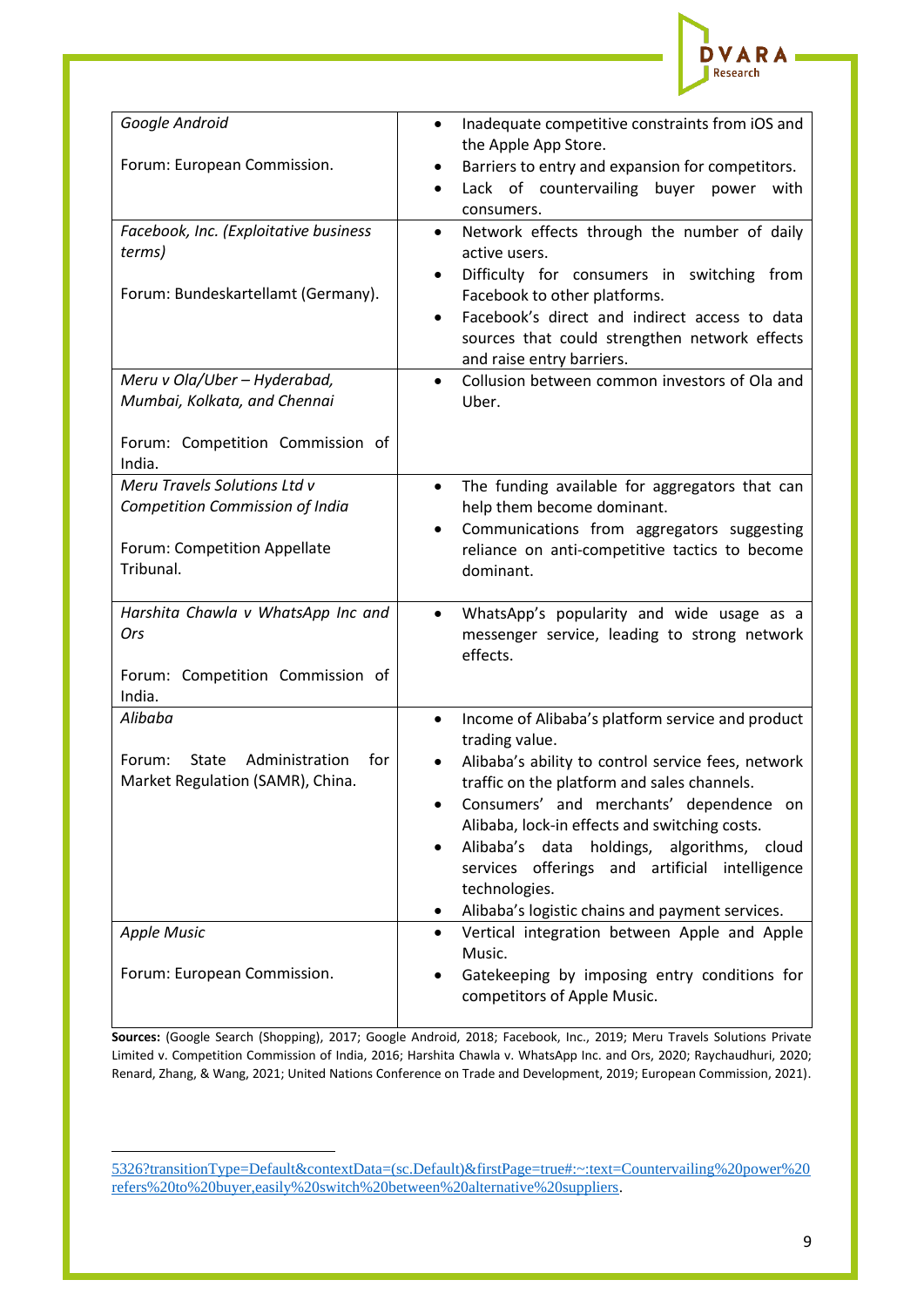

The Chinese Antitrust Guidelines in Article 11 prescribe a set of price and non-price factors that regulators can consider in determining the dominance of platforms. The non-price factors in the Article include and also build upon those listed in Table 1. These non-price factors include (State Administration for Market Regulation, 2021):

- i. The market share of the platform provider, which can be ascertained using transaction value, transaction volumes, sales, number of active users, user engagement and other indicators of market share.
- ii. Characteristics of competing platforms, including market share and innovation, and technological prowess.
- iii. The platform provider's ability to (a) influence competition in the upstream, downstream, and associated markets, (b) raise entry barriers, (c) generate network effects, (d) determine prices etc.
- iv. The financial and technical condition of the platform provider including (a) status of funding and investments in the platform, (b) size of the providers' assets, (c) financing capacity, (d) technological prowess, (e) intellectual property rights portfolio, (f) ability to access and process data etc.
- v. Importance of the platform to merchants and consumers who rely on the platform, which can be examined through lock-in effects and costs incurred in switching platforms.
- vi. Entry barriers arising from prohibitive capital investments, consumer conversion costs, challenges to data acquisition etc.

#### **3.3. Challenges in identifying anti-competitive and abusive conduct**

Current assessments of anti-competitive and abusive conduct rely on the consumer welfare standard. In this approach, regulators measure the benefits or harms to consumers to determine anticompetitive or abusive conduct. The conduct of an entity is considered to be abusive if it affects competition in a way that directly (from higher prices or lower quality) or indirectly (from reduced intensity of existing or potential competition, choice or innovation) affects consumers in an adverse manner (European Parliament, 2015; Organisation for Economic Co-operation and Development, 2018).

However, the distinguishing features of digital markets can make assessments of consumer harm difficult (United Nations Conference on Trade and Development, 2019; United Nations Conference on Trade and Development, 2021). The core challenge in establishing abuse appears to be in determining if the conduct of an entity is unfair or if it is normal business strategy (European Parliament, 2015; Organisation for Economic Cooperation and Development, 2020). For instance, in *Meru Travels Solutions Private Ltd v. Competition Commission of India*, the Competition Appellate Tribunal (COMPAT) was tasked with examining if Uber abused its dominance by offering deep discounts to consumers. The COMPAT could not conclude if Uber's ability to provide deep discounts was a result of efficiency gains or if Uber engaged in anti-competitive conduct by charging predatory prices to undercut competitors. The COMPAT called for a deeper market investigation that could better understand the nature of Uber's conduct (Meru Travels Solutions Private Limited v. Competition Commission of India, 2016).

Competition regulators have identified certain practices that can lead to harmful market outcomes like competition foreclosure, high entry barriers, diluted competition, and provision of poor-quality products. These practices seem to stem from the competitive advantages that entities derive from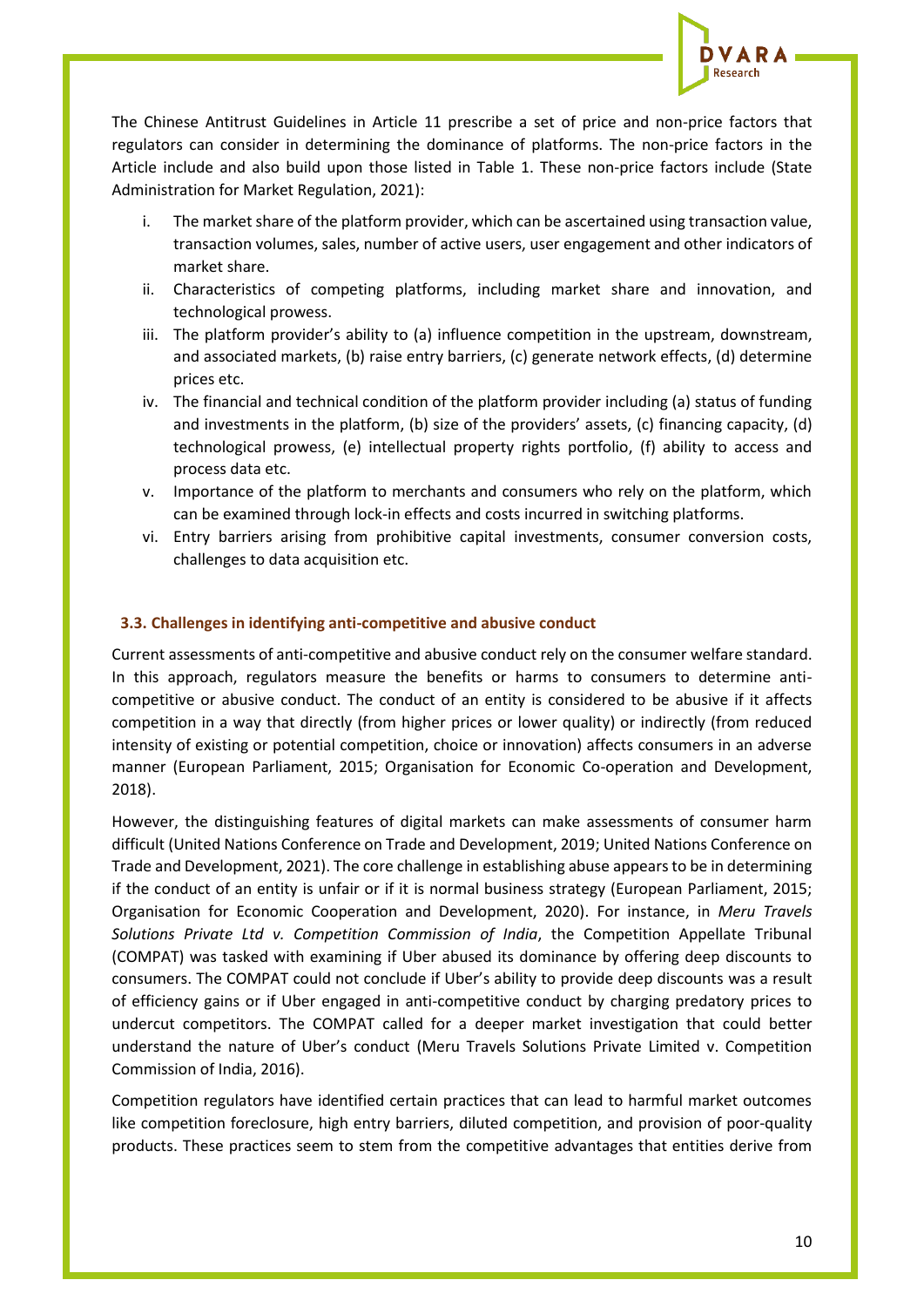

processing data, including strong network effects, easier entry into new markets, rapid scaling of markets, and better understanding of consumer needs. Some of these practices include (OECD, 2020):

i. *Predatory pricing*, where an entity charges prices below the cost of production to drive competitors out of the market, after which it recoups losses (OECD, 2020). The Chinese Antitrust Guidelines in Articles 12 and 13 follow a similar rationale in identifying predatory pricing practices. The test in these Articles look to examine if the prices charged are significantly lower than prices of the same, or similar, products without proper justification. Entities are allowed to charge low prices for a "*reasonable period of time*" if they can provide valid justification, i.e., for reasons such as platform development and consumer acquisition (State Administration for Market Regulation, 2021).

The CCI found predatory pricing practices in MCX Stock Exchange Ltd. v. National Stock Exchange of India Ltd. & Ors (The MCX case), Fast Track Call Cab Pvt Lt and Meru Travel Solutions Pvt Ltd v ANI Technologies Pvt Ltd, the Meru case and the Jio case. However, the authorities were unable to establish abuse of dominance because the entities involved did not have a dominant position in the relevant markets (Bharti Airtel Limited v. Reliance Industries Limited and Anr., 2017; Fast Track Call Cab Pvt Ltd v Meru Travel Solutions Pvt Ltd, 2015; MCX Stock Exchange Ltd v National Stock Exchange of India Ltd and Anr, 2011; Meru Travels Solutions Private Limited v. Competition Commission of India, 2016).

ii. *Refusal to deal,* where an entity denies competitors access to essential inputs, technology, or distribution networks. For instance, in the *Microsoft* decision, Microsoft refused to provide essential information for interoperability between its own personal computers (PCs) and the PCs of its competitors. The European Commission ruled that Microsoft's refusal created high entry barriers for competitors (Microsoft Case, 2004).

The Chinese Antitrust Guidelines also considers a refusal to deal on reasonable terms by "*necessary platforms*", on which consumers rely heavily or which have no effective competitors, to be an abuse of dominance (State Administration for Market Regulation, 2021).

- iii. *Self-preferencing and self-dealing*, where an entity gives its own products or services greater preference over its competitors' products or services (Australian Competition & Consumer Commission, 2019). Entities can do this in different ways, most commonly by:
	- a. Providing more visibility to the entity's own products over the competitors' products. For instance, in the *Google (Shopping)* case, the European Commission fined Google for using algorithms that diverted consumer traffic from its competitors to its own products and services (Google Search (Shopping), 2017).
	- b. Pre-installing applications onto devices. For instance, in the *Google Android* case, Google mandated pre-installation of Google Search and the Chrome browser on mobile phones having the Android operating system. The European Commission found this to be abusive conduct (Google Android, 2018).
	- c. Gatekeeping, where entities define the rules for players on its platform. The core contention arises when a platform entity provides downstream services on its platform, creating a risk of conflicting interests. For instance, Apple has been accused of charging premiums from Spotify to participate on its App Store while exempting its own music application from the charges (Australian Competition & Consumer Commission, 2019; European Commission, 2021).

The Chinese Antitrust Guidelines captures this approach under Article 17 which prohibits the differential treatment of entities through different standards, rules, and decisionmaking algorithms (State Administration for Market Regulation, 2021). Under Article 8,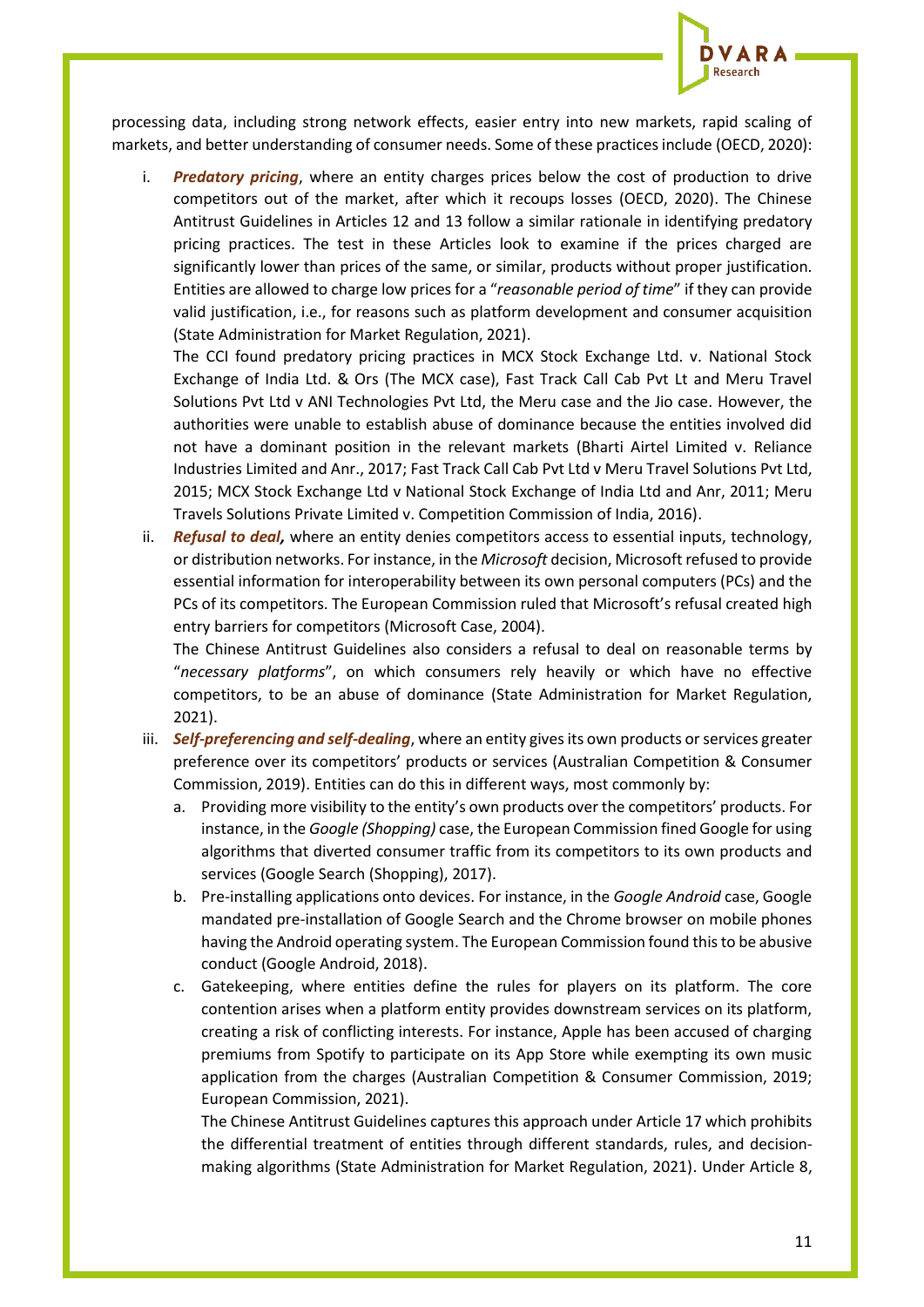

the Guidelines also call for examining abuse of dominance in cases where gatekeepers integrate vertically with downstream entities to compete in downstream markets (State Administration for Market Regulation, 2021).

- iv. *Bundling or tying*, where entities offer different products jointly, which consumers may or may not be able to opt out of. Tying or bundling of products could automatically raise barriers for competitors. For instance, in the *Microsoft* case, Microsoft had tied its media player to the Windows operating system. This raised barriers for other media players. The European Commission held Microsoft's conduct to be abusive (Microsoft Case, 2004). The CCI also explored bundling in the *Google Meet* and *WhatsApp Pay* cases. In the former, Google had bundled its video-conferencing service with its e-mail application. In the latter, WhatsApp had bundled its payment service with its messenger application. However, the CCI denied abuse in both cases on the ground that consumers had a choice in using bundled products. The Chinese Antitrust Guidelines, under Article 16, also seem to consider choice in using tied products as a critical parameter for assessing abuse of dominance (State Administration for Market Regulation, 2021).
- v. *Exclusivity agreements*, where entities impose exclusive obligations on merchants to not deal with other entities. Exclusivity agreements can foreclose markets for competitors. For instance, most recently, the Chinese competition regulator fined Alibaba for abusing its dominant position by prohibiting merchants on their platform from dealing with competing platforms (Renard, Zhang, & Wang, 2021). Exclusivity agreements are considered as abusive practices, under Article 15 of the Chinese Antitrust Guidelines, unless entities have valid reasons (like protecting consumer interests or intellectual property) to impose such restrictions (State Administration for Market Regulation, 2021).
- vi. *Exploitative abuse*, where entities exploit consumers through excessive pricing or through the misuse of personal data (European Parliament, 2015). The Chinese Antitrust Guidelines consider the forcible collection of "*non-essential user information*" as an unreasonable trading condition (Article 16) (State Administration for Market Regulation, 2021). In the European context, in 2019, the Bundeskartellamt fined Facebook for abusing its dominant position by collecting and aggregating consumers' personal data from its group companies like WhatsApp and Instagram. The Bundeskartellamt determined abuse on four grounds (Facebook, Inc., 2019):
	- a. Facebook's data policy was found to be detrimental to users and competitors.
	- b. It dictated the terms of the data policy unilaterally, abolishing the consumers' constitutional right to privacy.
	- c. The data policy was inconsistent with existing laws, including bloc-level and municipal laws.
	- d. The data policy gave Facebook a competitive edge as it had disproportionate gains from inappropriately processing personal data.

Similarly, in *In Re: Updated Terms of Service and Privacy Policy for WhatsApp Users,* the CCI preliminarily ruled that WhatsApp's privacy policy abused WhatsApp's dominance by diluting the quality of personal data protection for consumers (In Re: Updated Terms of Service and Privacy Policy for WhatsApp Users, 2021).

#### **3.4. Difficulty in assessing the conglomerate effect due to access to data**

A key set of questions also concern the extent to which *access to data provides a competitive advantage*, obstructing new entry and leading the incumbent entity to a position of dominance. As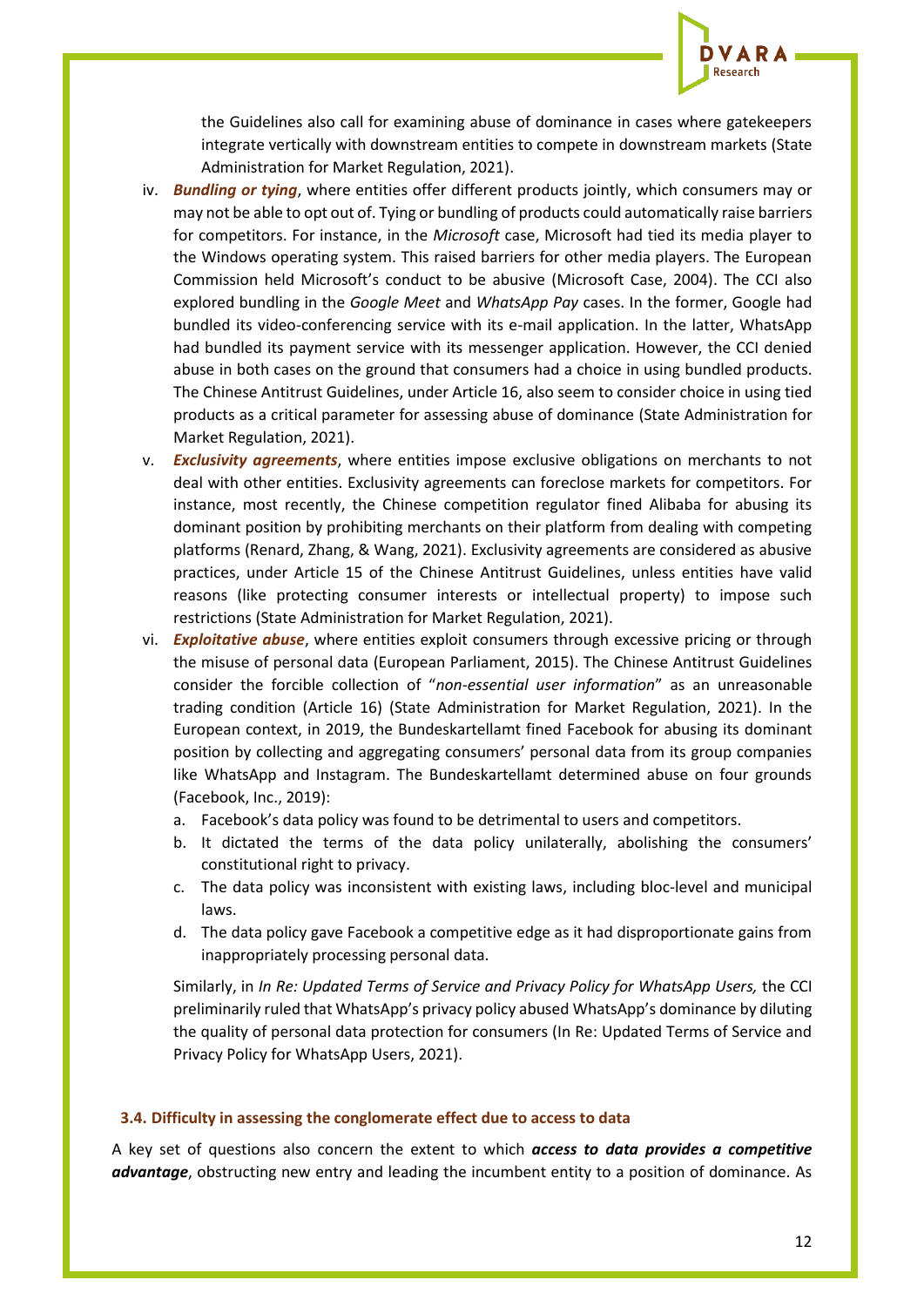

digital markets are heavily data-driven, their network effects are unduly intensified as a result of the entities' capacity to exploit personal data as well as usage data. Entities can use data to continuously upgrade and provide products and services at lower prices or with greater personalisation (Khan, 2017). This could improve consumer welfare through better services or lower prices. On the flipside, these improvements could help entities raise high barriers for competitors (Digital Competition Expert Panel, 2019). For instance, Amazon serves as a critical intermediary between retail merchants and consumers. Serving as the intermediary gives Amazon access to key market information that can help it enter the retail market with enhanced efficiency and undermine incumbent retail merchants. These enhancements can also help to lock-in users and raise high barriers for newer entrants (Khan, 2017).

#### **3.5. Challenges in assessing competition concerns arising from mergers and acquisitions**

Merger analysis is an important ex-ante mechanism of tackling potential competition concerns that may stem from the market power of platforms. But in most jurisdictions a certain (monetary) turnover or asset threshold needs to be fulfilled for a merger to be subject to review. This process fails to consider the utility of data and its control by the merged parties (United Nations Conference on Trade and Development, 2019). Mergers can create pro-consumer effects by providing entities access to richer sets of data that can be used to provide better products or services to consumers. However, mergers can also be anti-competitive by concentrating access to important and difficult-to-replicate datasets in the hands of a few entities. When mergers and acquisitions give entities access to valuable aggregated datasets, they could intensify the dominant position of the acquiring entity or allow it to leverage market power, raising concerns about foreclosing entry into the market (Crémer, de Montjoye, & Schweitzer, 2019).

In this context, an important issue that is being debated is the acquisition by dominant platforms of small but successful start-ups with a rapidly growing user base and considerable competitive potential (Argentesi et al., 2020). The concern arises when such acquisitions cement the dominance of a platform and can have a consequential effect on competition. This can transpire in several ways including elimination of a prospective competitor and raising of entry barriers for other potential competitors (Crémer, de Montjoye, & Schweitzer, 2019). Such acquisitions tend to occur under the radar as these transactions might not meet the thresholds that activate merger control (Argentesi et al., 2020).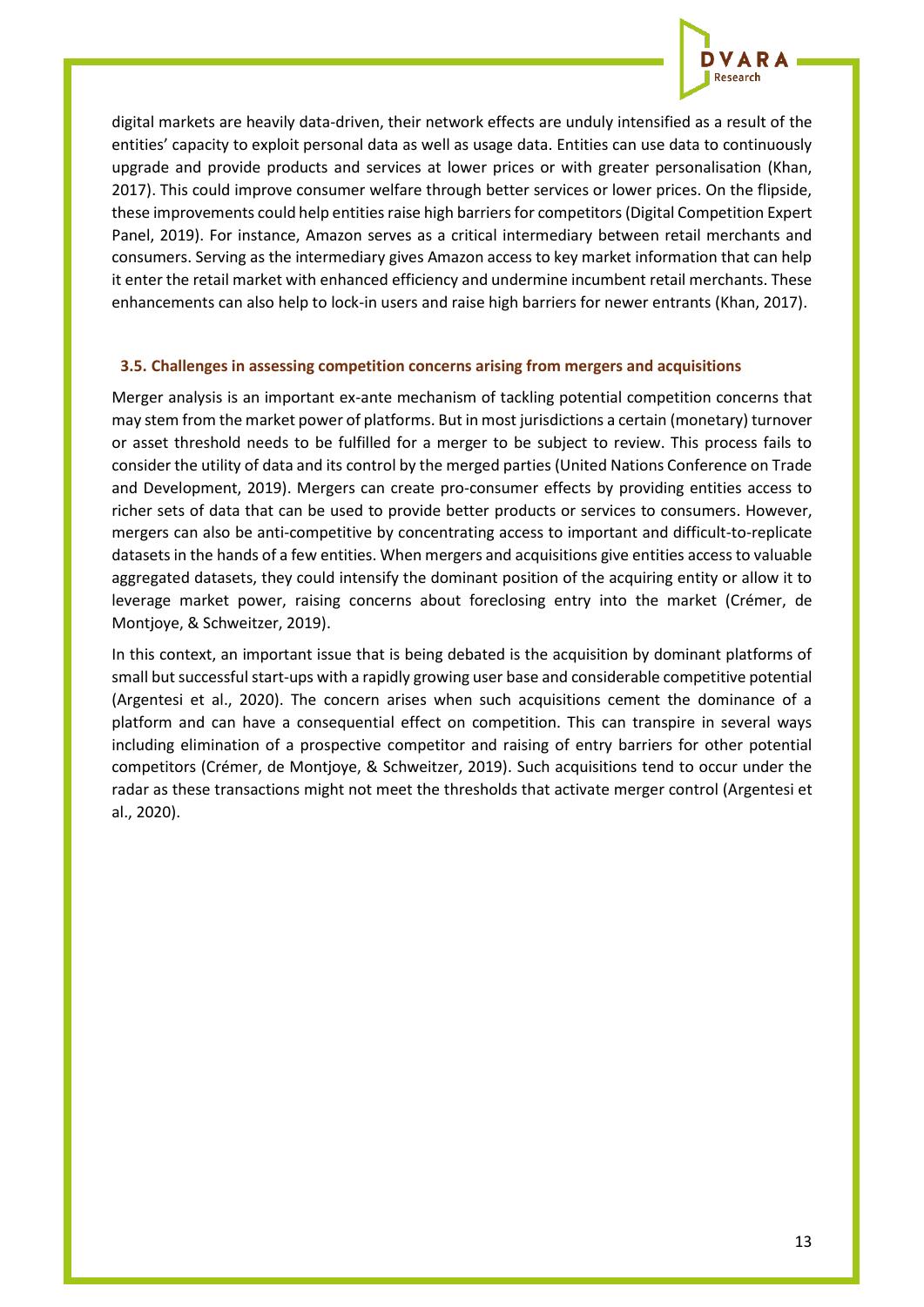

# **Assessing implications for competition from mergers and acquisitions under the Chinese Antitrust Guidelines**

The Chinese Antitrust Guidelines prohibit entities from mergers and acquisitions that could exclude or restrict competition (Chapter IV). The Guidelines stipulate certain criteria based on which entities should declare mergers and acquisitions to regulators for competition assessment. These criteria seem to emphasise the turnover of the provider, which is calculated differently on the basis of prevailing market practices, business models, fees, commissions etc. (Article 18). In assessing the impact of the merger or acquisition on competition, the Guidelines suggest relying on a set of factors that may be peculiar to digital markets including (Norton Rose Fulbright, 2021; State Administration for Market Regulation, 2021):

- i. The market share of the entity calculated based on the number of transactions on the platform, active users, user engagement and long-term trends in market share.
- ii. The entity's control over the market, assessed based on (a) the exclusive rights over essential resources in the market, (b) the lock-in effect over consumers, (c) the ability to access and process data, (d) the ability to penetrate or expand into other markets, (e) profitability and margins, (f) frequency and speed of technological innovation etc.
- iii. Concentration in the market, precluding the competition from other competitors, and raising barriers to market entry, market access, access to technology, IPR and access to data.
- iv. Impact on consumers in terms of price, conduct, quality of products, choice, privacy safeguards etc.

#### **4. Conclusion**

As more consumers move towards participating in the digital economy, issues of misuse of their personal data, protection of privacy, targeting of financial products etc. become pertinent. We already know of several harms to consumers that can potentially occur during the use of digital services. These harms could be new and specific to digital platforms or could be existing harms that are magnified by the nature of large-scale data processing (Prasad, 2019). In the case of the digital economy, where the market may be limited to a few large providers, there is the possibility of innovation being stifled, customer choice being reduced and general monopolistic behaviour from entities (Soursourian & Plaitakis, 2019). Given the unfolding of these possibilities in real-time, it becomes important for regulators to note both the nature and magnitude of impacts created by these entities in the market.

As such in this primer, we begin by outlining the factors differentiating digital markets from traditional markets. We find that because of technological advancements, data and its processing have become central to the functioning of digital markets. Data distinguishes itself from other traditional inputs of production by inducing network effects and economies of scale, as well as enabling economies of scope because of its non-rivalrous nature. This results in entities in the digital economy being able to exhibit a competitive advantage across several markets simultaneously, enabling them to collect even more data to expand into ever newer markets. Access to strategic information or data is also used by entities to integrate various levels of the supply chain and limit the competitive power of rivals in the market. Additionally, the network effects of data allow entities to improve the value of their offerings to consumers, which creates a positive feedback loop. This in concert with economies of scale enables them to cater to additional users at minimal cost. This contributes to tipping of the market where it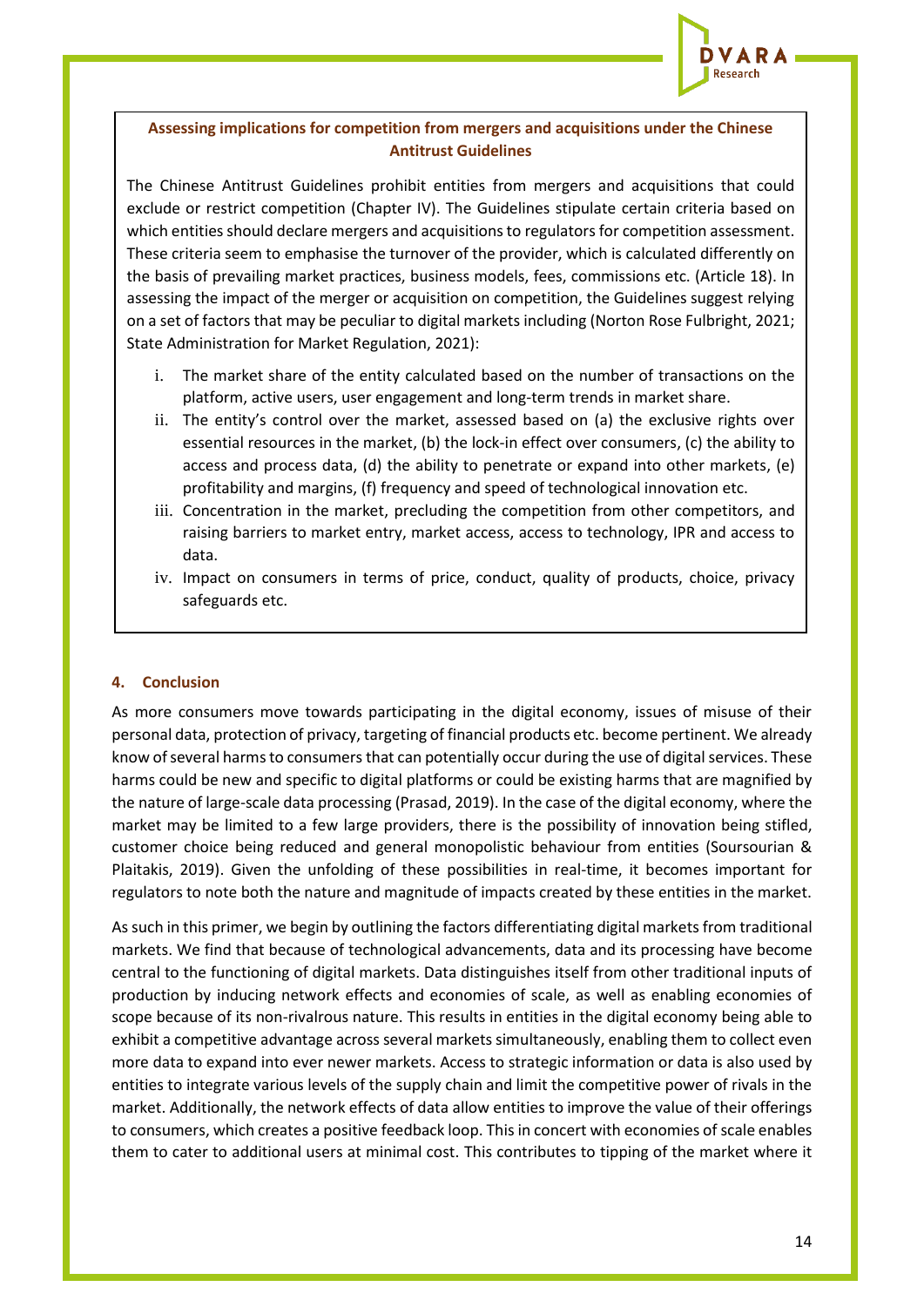

becomes efficient for one firm to cater to larger number of people, thus reducing the competitive pressure that can be exerted by rivals. This is summarized in Figure 1.



## **Figure 1: Summary of the competition dynamics in digital markets**

However, traditional methods of identifying and assessing competition issues are sometimes inefficient or ineffective when it comes to digital markets. Traditional tests like the SSNIP test have limited usefulness because of zero-pricing practices followed in digital markets. The absence of price makes identifying relevant markets and assessing dominance difficult for regulators. In turn, these challenges make determining anti-competitive and abusive practices more difficult. New approaches are being proposed and developed by experts and competition regulators to overcome these challenges. The primer discusses a few prominent approaches among these, that are beginning to emphasise non-price factors such as costs incurred by consumers, quality of products offered to consumers and access to essential resources for competing entities (like access to data, technology, and platforms). This primer, thus, discusses the interplay between the inherent characteristics of data, its implications for data intensive businesses, and ensuing competition concerns.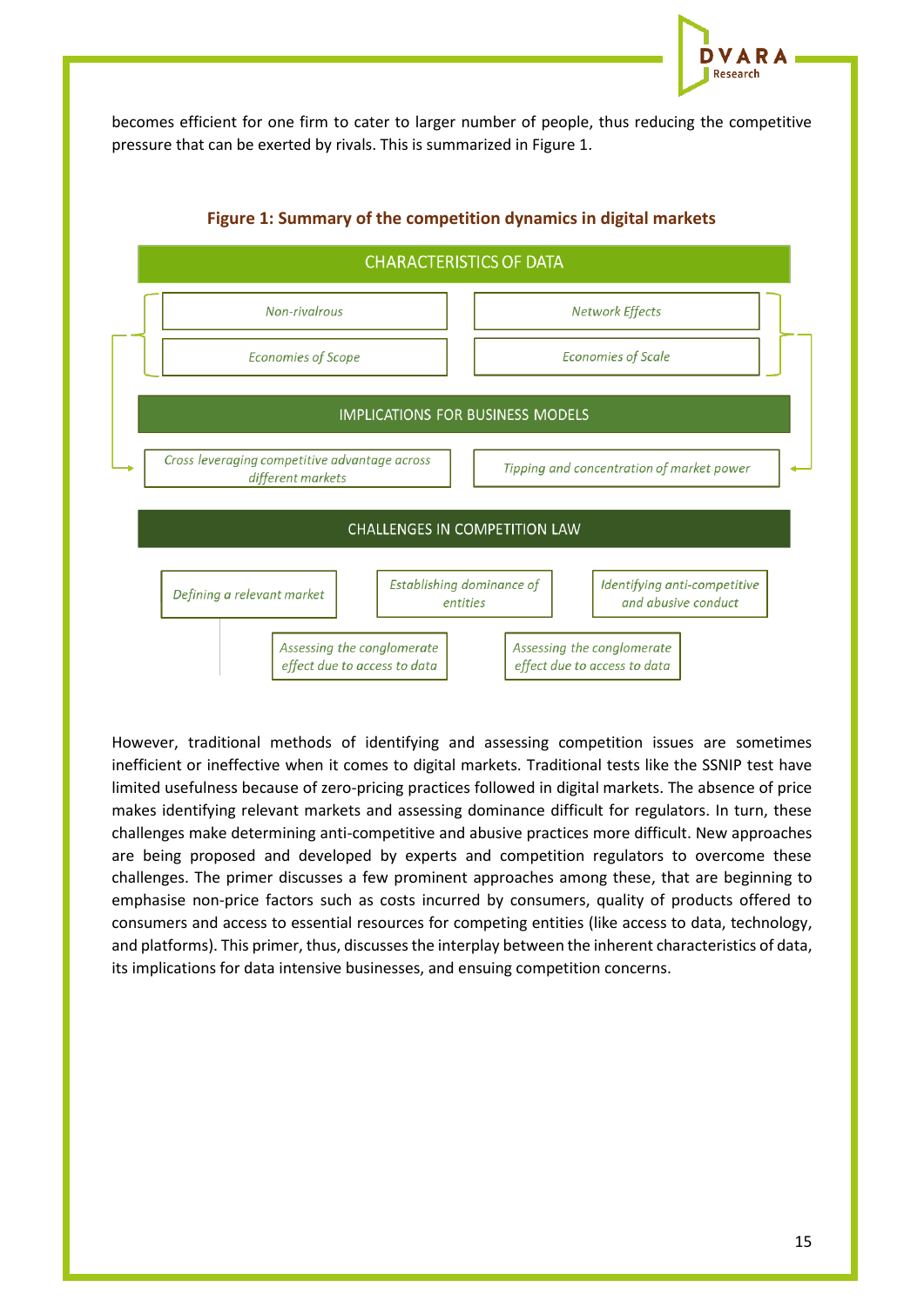

# **References**

- Ahmadinejad, A., Nazerzadeh, H., Saberi, A., & Skochdopole, N. a. (2019, September). *Competition in Ride-Hailing Markets*. Retrieved from https://papers.ssrn.com/sol3/papers.cfm?abstract\_id=3461119
- al., G. e. (2020). The role of Artificial Intelligence and Data Network Effects for Creating User Value . hb;l'*Academy of Management Review*.
- Amit, R., & Zott, C. (2001). Value Creation in e-business. *Strategic Management Journal , 22(6-7)*, 493- 520.
- Anderson, R., Kovacic, W., Muller, A., Salgueiro, A., & Sporysheva, N. (2020). Competition Policy and the Global Economy: Current Developments and Issues for Reflection. *George Washington Law Review, 88*(6). Retrieved from https://www.gwlr.org/competition-policy-and-the-globaleconomy/
- Argentesi, E. e. (2020, March). *Tech-over: Mergers and Merger Policy in Digital Markets*. VoxEU. Retrieved from https://voxeu.org/article/mergers-and-merger-policy-digital-markets
- Armstrong, M. (2005, May). *Competition in Two-Sided Markets.* Retrieved from Department of Economics, **Example 2018** University College **London:** https://discovery.ucl.ac.uk/id/eprint/14583/1/14583.pdf
- Arnold, R., Hildebrandt, C., & Taş, S. (2020, January). *European Data Economy: Between Competition*  and **Regulation.** Retrieved from WIK-Consult: https://www.wik.org/fileadmin/Studien/2021/European\_Data\_Economy.pdf
- Australian Competition & Consumer Commission. (2019, June). *Digital Platforms Inquiry: Final Report.* Retrieved from Australian Competition & Consumer Commission: https://www.accc.gov.au/system/files/Digital%20platforms%20inquiry%20- %20final%20report.pdf
- Banerjee, P. (2021, September 03). *Apple to let some apps bypass App Store fees*. Retrieved from Livemint: https://www.livemint.com/companies/news/apple-to-let-some-developerscommunicate-alternative-payment-modes-on-their-apps-11630568357191.html
- Baye, M. R., & Prince, J. (2020, October 04). *The Economics of Digital Platforms: A Guide for Regulators*. Retrieved from Global Antitrust Institute: https://gaidigitalreport.com/2020/10/04/theeconomics-of-digital-platforms-a-guide-for-regulators/
- Bharti Airtel Limited v. Reliance Industries Limited and Anr., Case No. 03 of 2017 (Competition Commission of India 2017). Retrieved from https://www.cci.gov.in/sites/default/files/3%20of%202017.pdf

Britannica. (n.a.). Excludability.

Buchanan, J. (1965). An Economic Theory of Clubs. *Economica, 32*(125), 1-14. Retrieved from https://d1wqtxts1xzle7.cloudfront.net/37994208/15L-with-cover-pagev2.pdf?Expires=1632427998&Signature=TOLWGIek-0fLzZGkKreyxnOk3Dy7o~~bfAU47Q9o3JxxApw4cPTzw0vaHoMdvJ8YHglMW~~3bXghQ998BB uIrp~mMY8yCuVn1z0uYQ9dwelozlZxYF10Xw3WOF~AJL-T7KBHZLlnONceU2K3qGbGcu6-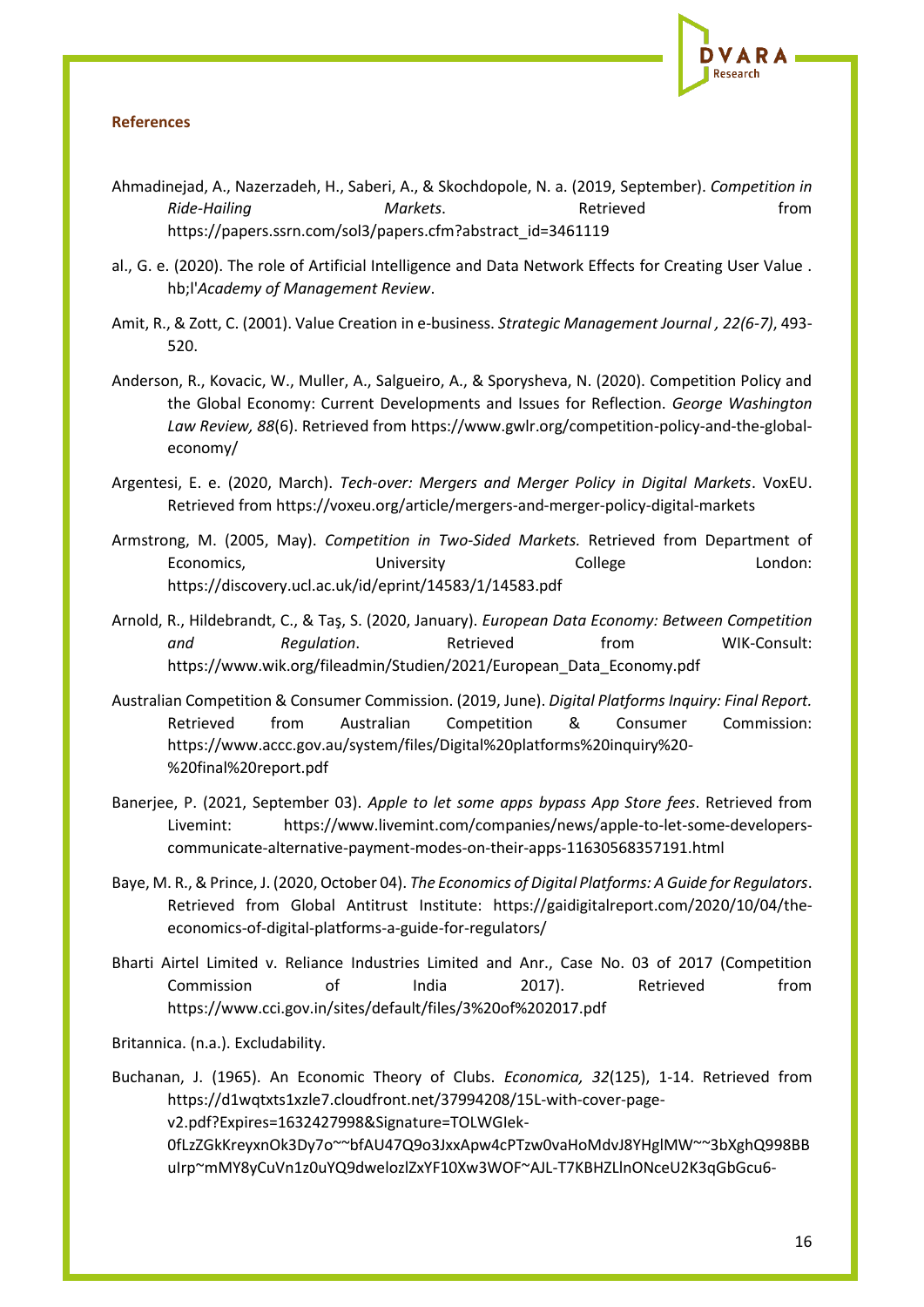

- Bundeskartellamt. (2016). *Competition Law and Data.* Retrieved from https://www.bundeskartellamt.de/SharedDocs/Publikation/DE/Berichte/Big%20Data%20Pa pier.pdf;jsessionid=7FB133BBC6378657E90C71FA092AD2C1.2\_cid387?\_\_blob=publicationFil e&v=2
- Bundeskartellamt. (2019, February 06). *Facebook, Exploitative business terms pursuant to Section 19(1) GWB for inadequate data processing*. Retrieved from Bundeskartellamt: https://www.bundeskartellamt.de/SharedDocs/Entscheidung/EN/Fallberichte/Missbrauchsa ufsicht/2019/B6-22-16.pdf?\_\_blob=publicationFile&v=4
- Caillaud, B., & Jullien, B. (2003). Chicken & egg: competition among intermediation service providers. *RAND Journal of Economics, 34*(2), 309-328. Retrieved from https://www.rchss.sinica.edu.tw/cibs/pdf/CaillaudJullien.pdf
- Cao, L. (2017). Data Science: A Comprehensive Overview. *ACM Computing Surveys, 50(3)*(43), 1-42. Retrieved from https://arxiv.org/abs/2007.03606
- Competition Cooperation Project. (2018, March). *Challenges to the Antritrust Laws Presented by the Digital Market*. Retrieved from https://competitioncooperation.eu/wpcontent/uploads/2018/04/Xie-Lin\_EN-1.pdf
- Corporate Finance Institute. (n.a.). Non-rivalrous Goods. Retrieved from https://corporatefinanceinstitute.com/resources/knowledge/economics/non-rivalrousgoods/
- Crémer, J., de Montjoye, Y.-A., & Schweitzer, H. (2019). *Competition policy for the digital era.* Retrieved from European European Commission: https://ec.europa.eu/competition/publications/reports/kd0419345enn.pdf
- Deloitte. (n.a.). *What is Digital Economy? Unicorns, Transformation and the Internet of Things*. Retrieved from https://www2.deloitte.com/mt/en/pages/technology/articles/mt-what-isdigital-economy.html
- DePamphilis, D. (2011). Introduction to Mergers and Acquisitions. In *Mergers and Acquisitions Basics: All You Need to Know.* Elsevier Inc. . Retrieved from https://www.sciencedirect.com/topics/economics-econometrics-and-finance/economies-ofscope
- Digital Competition Expert Panel. (2019, March). *Unlocking digital competition: Report of the Digital Competition Expert Panel.* Retrieved from GOV.UK: https://assets.publishing.service.gov.uk/government/uploads/system/uploads/attachment\_ data/file/785547/unlocking\_digital\_competition\_furman\_review\_web.pdf
- Dvara Research. (2020). *Regulating Data-driven Finance: Conference Proceedings.* Retrieved from Dvara Research: https://www.dvara.com/research/wpcontent/uploads/2020/11/Conference-Proceedings-from-the-Fourth-Dvara-Research-Conference-2019.pdf
- Eavis, P., & Lohr, S. (2020, August 19). *Big Tech's Domination of Business Reaches New Heights*. Retrieved from The New York Times: https://www.nytimes.com/2020/08/19/technology/bigtech-business-domination.html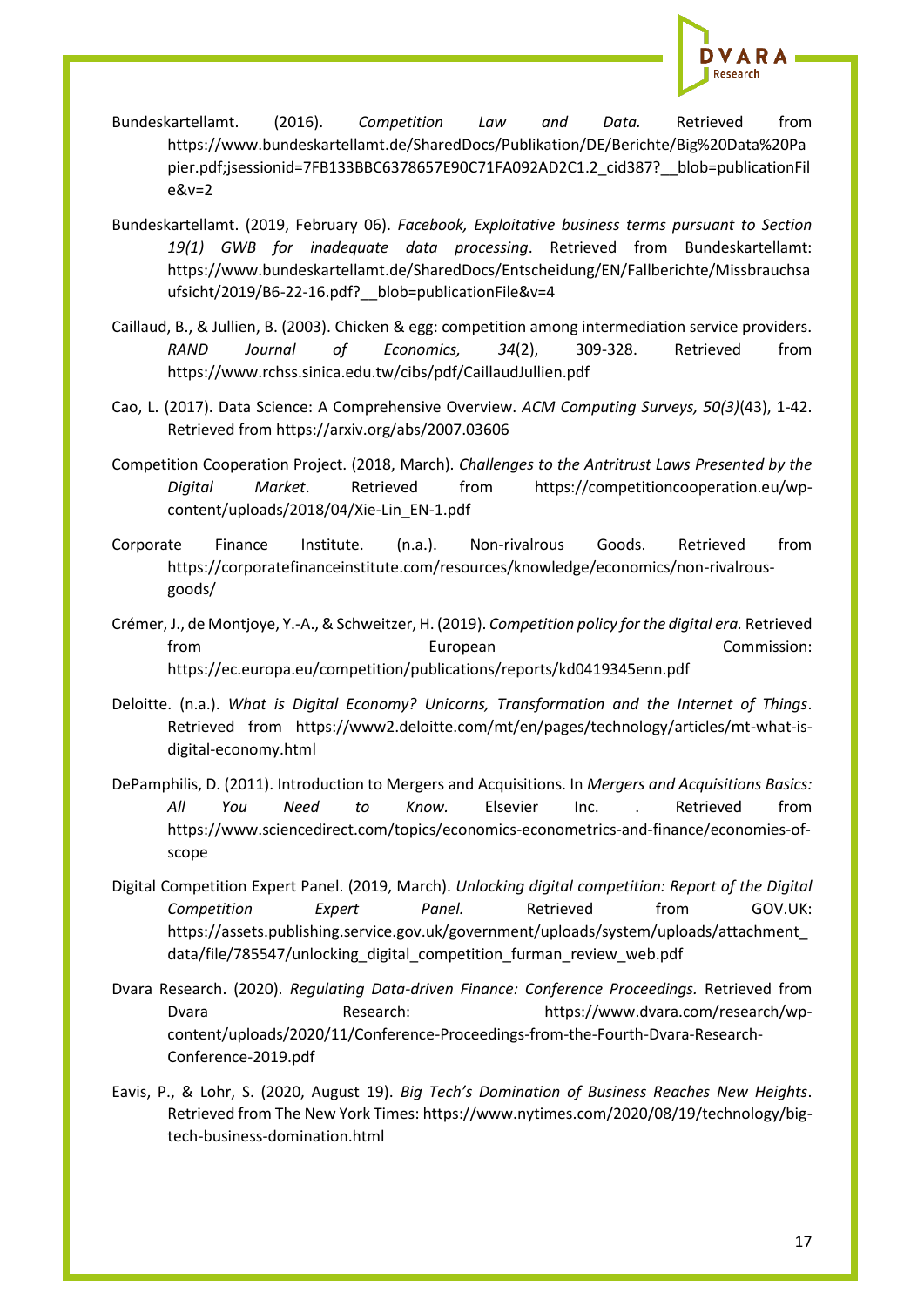

European Commission. (2015, November). *Regulatory Environment for Platforms, Online Intermediaries, Data and Cloud Computing and the Collaborative Economy.* Retrieved from Conseil Mational National du Conseil Numérique: https://cnnumerique.fr/files/uploads/2015/11/PositionCNNum\_ConsultationonplatformsEU Commission.pdf

European Commission. (2018, July 18). *Antitrust: Commission fines Google €4.34 billion for illegal practices regarding Android mobile devices to strengthen dominance of Google's search*  **engine.** Retrieved from European Commission: https://ec.europa.eu/commission/presscorner/detail/en/IP\_18\_4581

European Commission. (2021, April 30). *Antitrust: Commission sends Statement of Objections to Apple on App Store rules for music streaming providers*. Retrieved from European Commission: https://ec.europa.eu/commission/presscorner/detail/en/ip\_21\_2061

European Parliament. (2015). *Challenges for Competition Policy in a Digitalised Economy.* Policy Department, Economic and Scientific Policy, Directorate-General for Internal Policies. Retrieved **from** https://www.europarl.europa.eu/RegData/etudes/STUD/2015/542235/IPOL\_STU(2015)542 235\_EN.pdf

- Evans, D. S., & Noel, M. (2005). *Defining Antitrust Markets When Firms Operate Two-Sided Platforms.* Retrieved **From** Retrieved **Economics:** https://www.noeleconomics.com/articles/NOEL\_defining.pdf
- Facebook, Inc., B6-22/16 (Bundeskartellamt February 6, 2019). Retrieved from https://www.bundeskartellamt.de/SharedDocs/Entscheidung/EN/Entscheidungen/Missbrau chsaufsicht/2019/B6-22-16.pdf?\_\_blob=publicationFile&v=5
- Facebook/WhatsApp, COMP/M.7217 (European Commission October 3, 2014). Retrieved from https://ec.europa.eu/competition/mergers/cases/decisions/m7217\_20141003\_20310\_3962 132\_EN.pdf
- Fast Track Call Cab Pvt. Ltd. & Meru Travel Solutions Pvt. Ltd./ANI Technologies Pvt. Ltd., Case No. 6 & 74 of 2015 (The Competition Commission of India 2015). Retrieved from https://www.cci.gov.in/sites/default/files/6%20%26%2074%20of%202015.pdf
- Feijóo, C., Gómez-Barroso, J.-L., & Aggarwal, S. (2016). Economics of big data. In J. M. Bauer, & M. Latzer (Eds.), *Handbook on the Economics of the Internet* (pp. 510-526). Retrieved from https://www.elgaronline.com/view/edcoll/9780857939845/9780857939845.00034.xml
- Filistrucchi, L. (2018, January 12). *Market Definition in Multi-Sided Markets.* Retrieved from OECD: https://one.oecd.org/document/DAF/COMP/WD(2017)27/FINAL/en/pdf

Floridi, L. (2010). *Information: A Very Short Introduction.* Oxford: Oxford Univeristy Press.

Fortuny, J. d., Martens, D., & Provost, F. (2013, December). Predictive Modelling with Big Data. *Mary Ann Liebert, Inc., 1*(4). Retrieved from Mary Ann Liebert, Inc.: https://www.google.com/url?sa=t&rct=j&q=&esrc=s&source=web&cd=&ved=2ahUKEwjzlrz G7pbzAhU36XMBHZ8HAscQFnoECAIQAQ&url=https%3A%2F%2Fwww.liebertpub.com%2Fd oi%2Fpdf%2F10.1089%2Fbig.2013.0037%3Fdownload%3Dtrue&usg=AOvVaw3fAbaiS5Psz0k RCKSfgjm5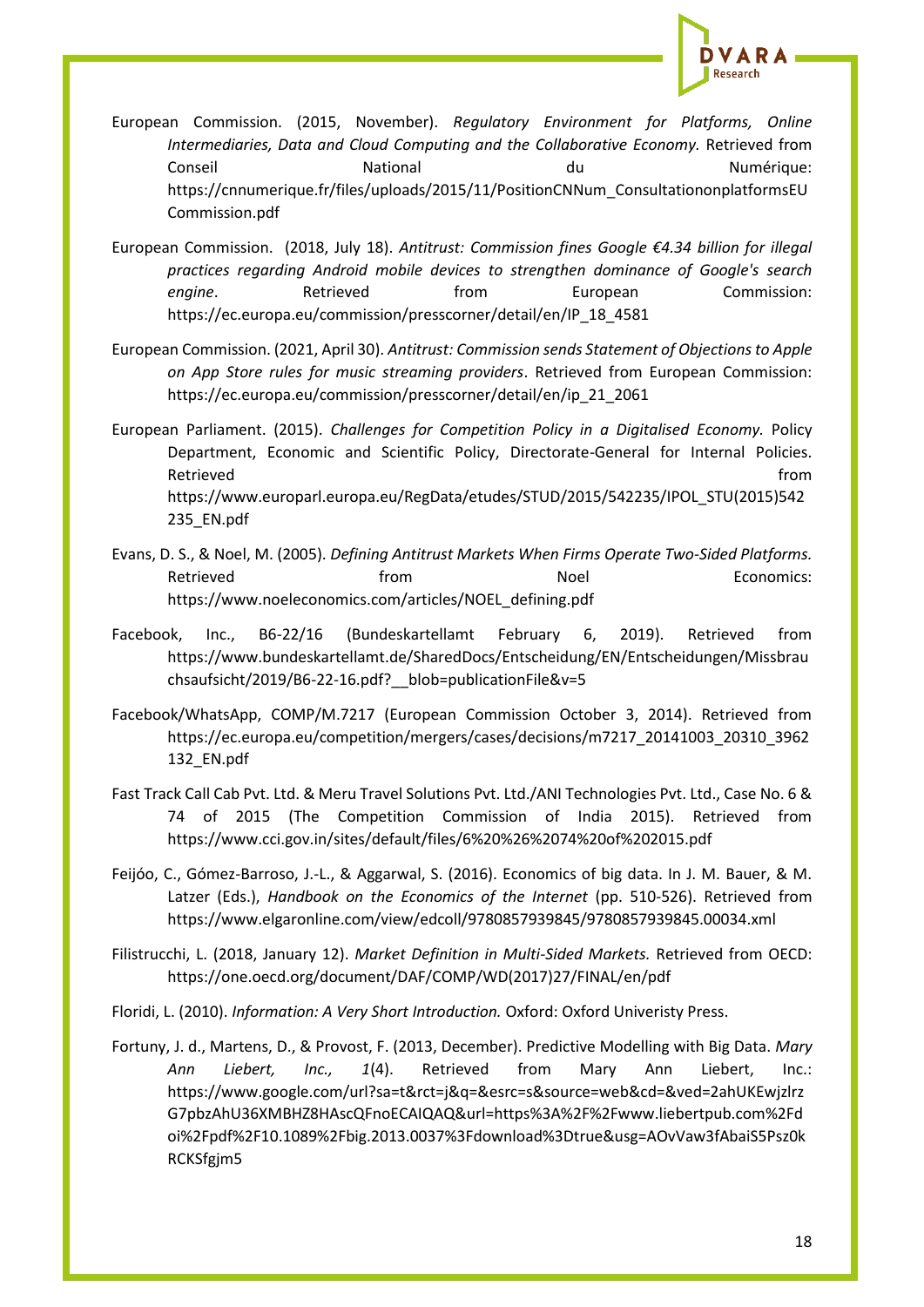

- Google Android, AT.40099 (European Commission July 18, 2018). Retrieved from https://ec.europa.eu/competition/antitrust/cases/dec\_docs/40099/40099\_9993\_3.pdf
- Google Search (Shopping), AT.39740 (European Commission June 27, 2017). Retrieved from https://ec.europa.eu/competition/antitrust/cases/dec\_docs/39740/39740\_14996\_3.pdf
- Google Search (Shopping), Case AT.39740 (European Commission June 27, 2017). Retrieved from https://ec.europa.eu/competition/antitrust/cases/dec\_docs/39740/39740\_14996\_3.pdf
- Haftor, D. M., Climent, R. C., & Lundstrom, J. E. (2021). How machine learning activates data network effects in business models: Theory advancement through an industrial case of promoting ecological sustainability. *Journal of Business Research, 131*, 196-205. Retrieved from https://reader.elsevier.com/reader/sd/pii/S014829632100254X?token=2AE7F0DF61D249A1 32ECBA5BFBF608F477310DC3F2A188F8F7D2A1A9BFF6B77133D25876AEEC3AF667E5C01BE 2CC71A4&originRegion=eu-west-1&originCreation=20211028115026
- Harshita Chawla v. WhatsApp Inc. and Ors, Case No. 15 of 2020 (Competition Commission of India 2020). Retrieved from https://www.casemine.com/judgement/in/5faa80ed4653d02a0b132284
- Hjørland, B. (2019). *Data: With big data and database semantics*. Retrieved from ISKO Encyclopedia of Knowledge Organization: https://www.isko.org/cyclo/data
- Hoffmann-La Roche & Co. v. Commission of the European Communities, Case No. 85/76 (European Court of Justice February 1979). Retrieved from https://eur-lex.europa.eu/legalcontent/EN/TXT/PDF/?uri=CELEX:61976CJ0085&from=EN
- IDC & Open Evidence. (2017, February 1). *European Data Market SMART 2013/0063.* Retrieved from key4biz: https://www.key4biz.it/wp-content/uploads/2018/04/SMART20130063\_Final-Report\_030417\_2.pdf
- In Re: Updated Terms of Service and Privacy Policy for WhatsApp Users, Suo Motu Case No. 01 of 2021 (Competition Commission of India 2021). Retrieved from https://www.cci.gov.in/sites/default/files/SM01of2021\_0.pdf
- Investopedia. (n.a.). *What are Economies of Scope*. Retrieved from https://www.investopedia.com/terms/e/economiesofscope.asp
- Investopedia. (n.a.). *Which Inputs are Factors of Production?*. Retrieved from investopedia.com/ask/answers/032715/what-inputs-are-considered-be-factorsproduction.asp
- Ismail, Z. (2019, July 12). *Egypt: Egyptian Competition Law Overview* . Retrieved from Mondaq: https://www.mondaq.com/antitrust-eu-competition-/824900/egyptian-competition-lawoverview
- Jones, C. I., & Tonetti, C. (2020). Nonrivalry and the Economics of Data. *American Economic Review, 110(9)*, 2819-2858. Retrieved from https://christophertonetti.com/files/papers/JonesTonetti\_DataNonrivalry.pdf
- Jullien, B., & Sand-Zantman, W. (2019, September 24). The Economics of Platforms: A Theory Guide for Competition Policy. *TSE Digital Center Policy Papers Series, 01*. Retrieved from https://papers.ssrn.com/sol3/papers.cfm?abstract\_id=3502964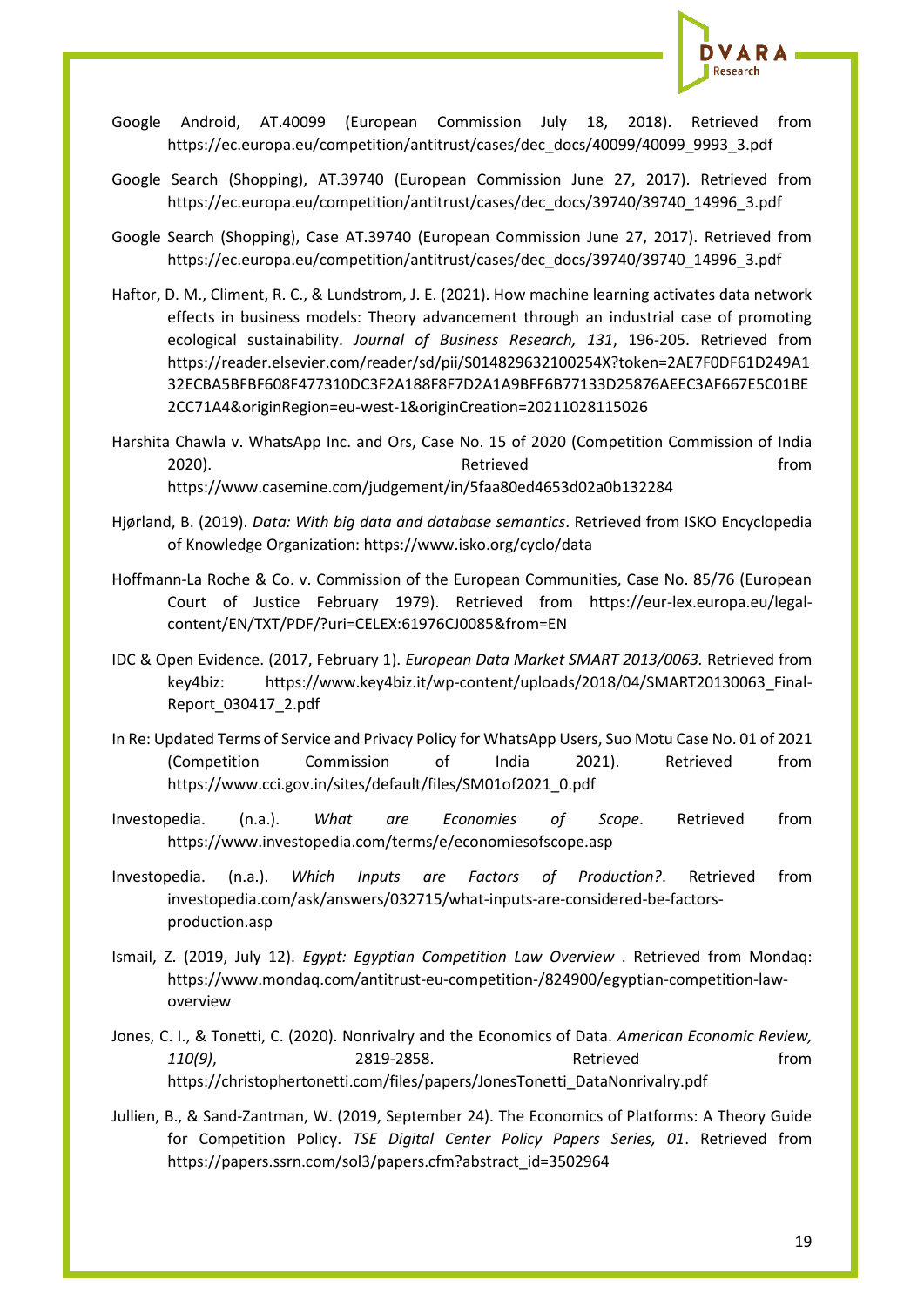

- Katz, M. L., & Shapiro, C. (1985). Network Externalities, Competition and Compatibility. *American Economic Review, 75*, 424-440.
- Kaushik, A. (2019, June). *Competition Law and Digital Economy: Identifying Emerging Challenges.* Retrieved from Centre for WTO Studies, Indian Institute of Foreign Trade: http://wtocentre.iift.ac.in/workingpaper/WorkingPaper52.pdf
- Khan, L. (2017). Amazon's Antitrust Paradox. *The Yale Law Journal*(126:710), 710-805. Retrieved from https://digitalcommons.law.yale.edu/cgi/viewcontent.cgi?article=5785&context=ylj
- Lewis, R. A., & Rao, J. M. (2014, September 18). *The Unfavorable Economics of Measuring the Returns to* Advertising. Retrieved from SSRN: https://papers.ssrn.com/sol3/papers.cfm?abstract\_id=2367103
- Madiega, T. (2020, December). *Regulating digital gatekeepers: Background on the future digital markets act*. Retrieved from European Parliamentary Research Service: https://www.europarl.europa.eu/RegData/etudes/BRIE/2020/659397/EPRS\_BRI(2020)6593 97\_EN.pdf
- Mandrescu, D. (2018, November 17). *Applying (EU) competition law to online platforms: Reflections on the definition of the relevant market.* Retrieved from SSRN: https://poseidon01.ssrn.com/delivery.php?ID=144069024001069086007123101095102099 02601309107802207109808509503111502908111303010901605700703211001311712611 70980001260830301060330870140221130671020291130640880910670150810801161020 780270270671080040071060960
- MCX Stock Exchange Ltd v National Stock Exchange of India Ltd and Anr, Case No. 13/2009 (Competition Commission of India June 23, 2011). Retrieved from https://www.cci.gov.in/sites/default/files/MCXMainOrder240611\_0.pdf
- Meru Travels Solutions Private Limited v. Competition Commission of India, Appeal No. 31/2016 (Competition Appellate Tribunal December 7, 2016). Retrieved from https://www.casemine.com/judgement/in/5a6576b44a9326024ad96946
- Microsoft Case, COMP/C-3/37.792 (European Commission April 21, 2004). Retrieved from https://ec.europa.eu/competition/antitrust/cases/dec\_docs/37792/37792\_4177\_1.pdf
- Monopolkommission. (2015). *Competition Policy: The Challenge of Digital Markets.* Retrieved from https://www.monopolkommission.de/images/PDF/SG/SG68/S68\_summary.pdf
- Mukul, P. (2020, September 20). *Explained: Paytm App back on Google Play Store - Here's why it was removed*. Retrieved from The Indian Express: https://indianexpress.com/article/explained/explained-paytm-goes-from-play-store-howare-you-affected-6601262/
- OECD. (2020). *Abuse of dominance in digital markets.* Retrieved from OECD: https://www.oecd.org/daf/competition/abuse-of-dominance-in-digital-markets-2020.pdf
- Omaar, H. (2021, September 13). *No, The Data Economy is not a Barter Economy*. Center for Data Innovation. Retrieved from https://datainnovation.org/2021/09/no-the-data-economy-isnot-a-barter-economy/
- Organisation for Economic Co-operation and Development. (2013, June 18). *Exploring Data-Driven Innovation as a New Source of Growth.* Retrieved from Organisation for Economic Co-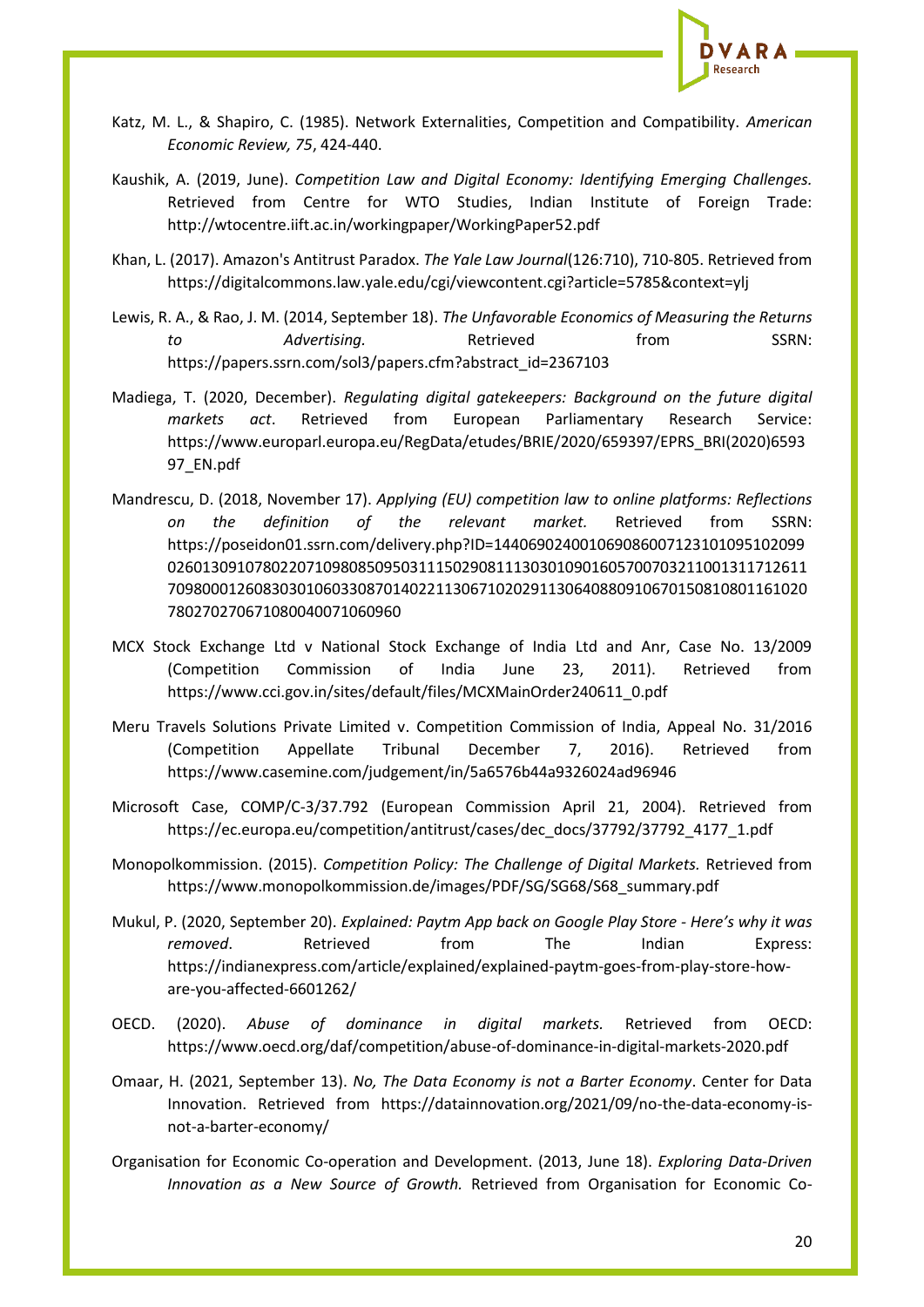

operation and Development: https://read.oecd-ilibrary.org/science-andtechnology/exploring-data-driven-innovation-as-a-new-source-of-growth\_5k47zw3fcp43 en#page1

- Organisation for Economic Co-operation and Development. (2014, October). *Data-driven Innovation for Growth and Well-being.* Retrieved from Organisation for Economic Co-operation and Development: https://www.oecd.org/sti/inno/data-driven-innovation-interim-synthesis.pdf
- Organisation for Economic Co-operation and Development. (2014). *The digital economy, new business models and key features*. Retrieved from Addressing the Tax Challenges of the Digital Economy: https://www.oecd-ilibrary.org/docserver/9789264218789-7 en.pdf?expires=1634889637&id=id&accname=guest&checksum=97E35CA89635CDBA25BD7 7E93303BE6B
- Organisation for Economic Cooperation and Development. (2016). *Big Data: Bringing Competition Policy to the Digital Era.* Retrieved from https://one.oecd.org/document/DAF/COMP(2016)14/en/pdf
- Organisation for Economic Co-operation and Development. (2017, May 11). *Key Points of the Hearing on Disruptive Innovation.* Retrieved from Organisation for Economic Co-operation and Development: https://one.oecd.org/document/DAF/COMP/M(2015)1/ANN8/FINAL/en/pdf
- Organisation for Economic Co-operation and Development. (2018, November 23). *Quality considerations in the zero-price economy – Note by BIAC*. Retrieved from Organisation for Economic Co-operation and Development: https://one.oecd.org/document/DAF/COMP/WD(2018)151/en/pdf
- Organisation for Economic Co-operation and Development. (2019, June 2019). *Conference on Competition and the Digital Economy: Co-chairs' Summary.* Retrieved from Organisation for Economic Co-operation and Development: https://www.oecd.org/daf/competition/Cochairs'%20Summary%20-

%20Conference%20on%20Competition%20and%20the%20Digital%20Economy.pdf

- Organisation for Economic Cooperation and Development. (2020). *Abuse of Dominance in Digital Markets.* Retrieved from https://www.oecd.org/daf/competition/abuse-of-dominance-indigital-markets-2020.pdf
- Organisation for Economic Cooperation and Development. (2020). *Digital Competition Policy: Are*  **Ecosystems Different?** Retrieved **heating heating from** https://one.oecd.org/document/DAF/COMP/WD(2020)96/en/pdf
- Organisation for Economic Co-operation and Development. (2020). *Digital Disruption in Banking and its Impact on Competition.* Retrieved from Organisation for Economic Co-operation and Development: https://www.oecd.org/daf/competition/digital-disruption-in-banking-and-itsimpact-on-competition-2020.pdf
- Organisation for Economic Co-operation and Development. (n.a.). *Economies of Scale*. Retrieved from Glossary of Statistical Terms: https://stats.oecd.org/glossary/detail.asp?ID=3203
- Parker, G., Petropoulos, G., & Van Alstyne, M. (2020). Digital Platforms and Antitrust. In *Oxford Handbook of Transformational Economic Governance.* Retrieved from https://www.bruegel.org/wp-content/uploads/2020/11/WP-2020-06-1.pdf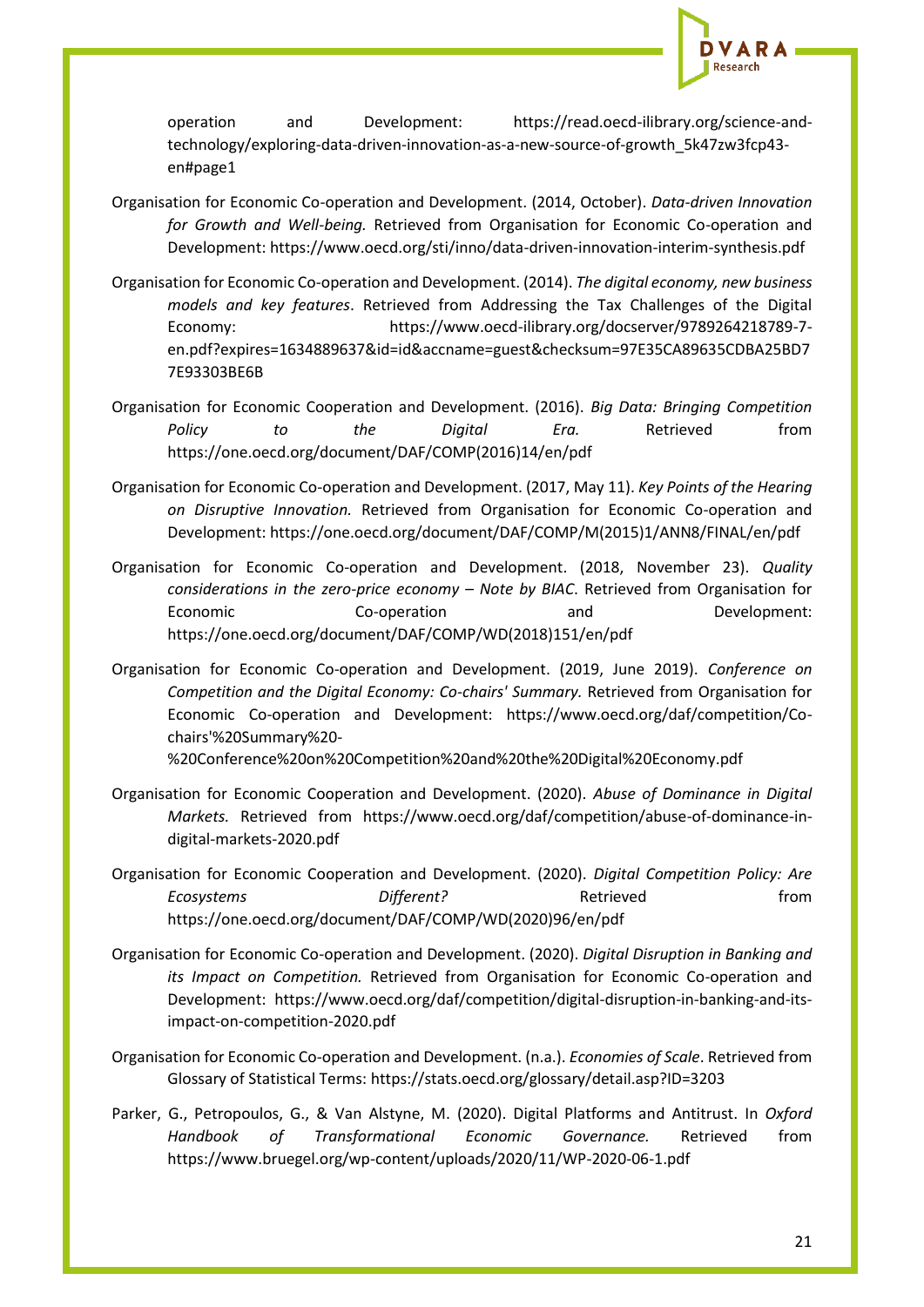

- Parker, G., Van Alstyne, M. W., & X, J. (2016). *Platform Ecosystems: How Developers Invert the Firm*. Boston University Questrom School of Business.
- Parsheera, S., Shah, A., & Bose, A. (2017). *Competition Issues in India's Online Economy.* National Institute of Public Finance and Policy. Retrieved from https://www.nipfp.org.in/media/medialibrary/2017/04/WP\_2017\_194.pdf
- Pechstein / International Skating Union, KZR 6/15 (Federal Court of Justice in Civil Matters (BGHZ) June 07. 2016). Retrieved from https://www.tascas.org/fileadmin/user\_upload/Pechstein\_\_\_ISU\_translation\_ENG\_final.pdf
- Plaitakis, A. (2019). *Digital Data and Competition Issues.* BFA Global. Retrieved from https://bfaglobal.com/wp-content/uploads/2020/01/Competition-DFS\_03\_Digital-Data-Competition-Issues\_Final.pdf
- Portuese, A. (2019, November 17). *The Rise of Precautionary Antitrust: An Illustration with the EU Google Android Decision*. Retrieved from Competition Policy International: https://www.competitionpolicyinternational.com/the-rise-of-precautionary-antitrust-anillustration-with-the-eu-google-android-decision/
- Prasad, S. (2019, May 06). *Defining "Harm" in the digital ecosystem.* Retrieved from Dvara Research Blog: https://www.dvara.com/blog/2019/05/06/defining-harm-in-the-digital-ecosystem/
- Raychaudhuri, T. (2020, December). Abuse of dominance in digital platforms: An analysis of Indian competition jurisprudence. *Competition Commission of India Journal on Competition Law and Policy, 1*, 19-27.
- Recke, M. (2021, February 25). *The Dual Strategy of Horizontal and Vertical Integration*. Retrieved from https://nextconf.eu/2021/02/the-dual-strategy-of-horizontal-and-verticalintegration/#gref
- Redman, T. C. (2016, September 22). *Bad Data Costs the U.S. \$3 Trillion Per Year*. Retrieved from Harvard Business Review: https://hbr.org/2016/09/bad-data-costs-the-u-s-3-trillion-per-year
- Renard, F., Zhang, J., & Wang, M. (2021, April 22). *China issues record antitrust fine: SAMR sheds further light on its position towards the online sector.* Retrieved from Allen & Overy: https://www.allenovery.com/en-gb/global/news-and-insights/publications/china-issuesrecord-antitrust-fine
- Rusche, C. (2019). Data Economy and Antitrust Regulation. *Intereconomics, 54*, 114-119. Retrieved from Intereconomics: https://www.intereconomics.eu/contents/year/2019/number/2/article/data-economy-andantitrust-regulation.html
- Saba, Y. (2019, December 29). *Egypt competition watchdog approves Uber acquisition of Careem with conditions*. Retrieved from Reuters: https://www.reuters.com/article/us-careem-m-a-uberidUSKBN1YX07Q
- Sandler, T., & Cornes, R. (1986). *The theory of externalities, public goods and club goods.* Cambridge: Cambridge University Press.
- Schepp, N.-P., & Wambach, A. (2016). On Big Data and Its Relevance for Market Power Assessment. *Journal of European Competition Law & Practice, 7*(2), 120-124. Retrieved from https://academic.oup.com/jeclap/article-abstract/7/2/120/2357794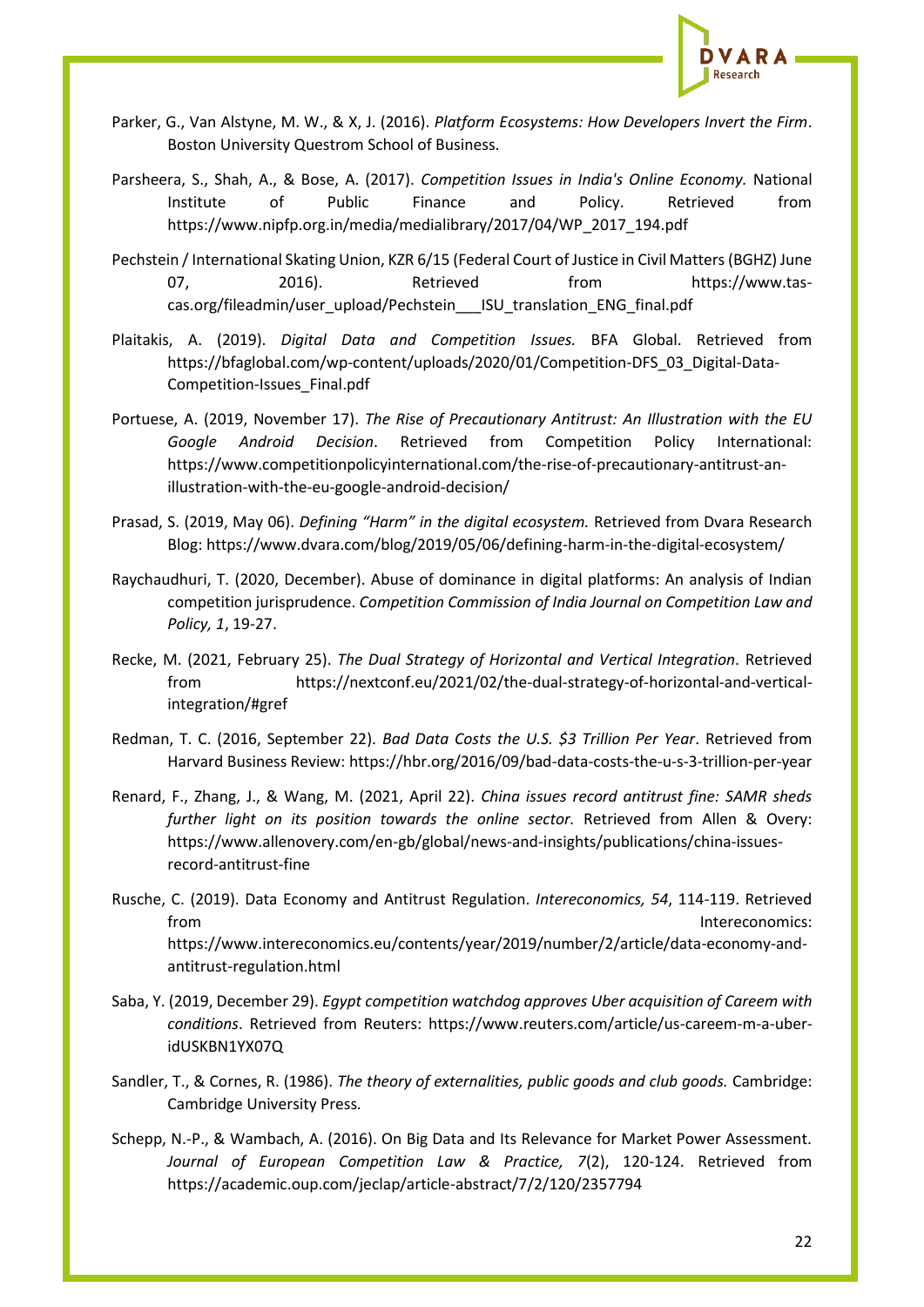

- Schroeder, R., & Halsall, J. (2016). Big data business models: Challenges and opportunities. *Cogent Social Sciences, 2:1*(1166924).
- Shapiro, C., & Varian, H. R. (2008, January). *Information Rules. A Strategic Guide to the Network*  **Economy.** Retrieved **Retrieved ResearchGate:** https://www.researchgate.net/publication/200167344\_Information\_Rules\_A\_Strategic\_Gui de\_to\_The\_Network\_Economy
- Singh, M. (2020, June 19). *How Reliance Jio Platforms became India's biggest telecom network*. Retrieved from Techcrunch: https://techcrunch.com/2020/06/19/how-reliance-jioplatforms-became-indias-biggest-telecomnetwork/?guccounter=1&guce\_referrer=aHR0cHM6Ly93d3cuZ29vZ2xlLmNvbS8&guce\_refer rer\_sig=AQAAADzWMjgk1i3UuyQfbxWxx6Y\_EibQSrFbJ8fh7p\_mnj6DSZChG534NJRpeNbIMFg 1HpkLWf4cnp
- Smichowski, B. C. (2018, June). Is ride-hailing doomed to monopoly? Theory and evidence from the main US markets. *162*. Revue d'économie industrielle [Online]. Retrieved from https://journals.openedition.org/rei/6987
- Soursourian, M., & Plaitakis, A. (2019, November). *Fair Play: ensuring Competition in Digital Financial*  Services. The contract of the Retrieved **CGAP:** the from the contract of the CGAP: https://www.cgap.org/sites/default/files/publications/2019\_11\_Working\_Paper\_FairPlay.pd f
- State Administration for Market Regulation. (2021, February 7). *Antitrust Guidelines of the Antimonopoly Committee of the State Council on the Economic Field of Platforms*. Retrieved from State Administration for Market Regulation: http://gkml.samr.gov.cn/nsjg/fldj/202102/t20210207\_325967.html
- Suarez, F. F., & Lanzolla, G. (2005, April). *The Half-Truth of First-Mover Advantage*. Retrieved from Harvard Business Review: https://hbr.org/2005/04/the-half-truth-of-first-mover-advantage
- The Competition Commission of lndia. (2009, August 20). *The Competition Commission of lndia (Determination of Cost of Production) Regulations, 2009*. Retrieved from India Code: https://upload.indiacode.nic.in/showfile?actid=AC\_CEN\_22\_29\_00005\_200312\_151780732 4781&type=regulation&filename=determinations of cost of production 0.pdf
- The Data Economy Lab. (2020, March 31). *Data & Competition: Reorganising the Distribution of User Data*. Retrieved from The Data Economy Lab by Aapti Institute: https://thedataeconomylab.com/2020/03/31/data-and-competition-reorganising-thedistribution-of-user-data/
- The Global Antitrust Institute . (2020, November). *Report on the Digital Economy.* Retrieved from The Global Antitrust Institute : https://gaidigitalreport.com/wp-content/uploads/2020/11/The-Global-Antitrust-Institute-Report-on-the-Digital-Economy\_Final.pdf
- United Nations Conference on Trade and Development. (2019). *Competition Issues in the Digital Economy.* Retrieved from https://unctad.org/system/files/official-document/ciclpd54\_en.pdf
- United Nations Conference on Trade and Development. (2019). *Digital Economy Report 2019.* Retrieved from United Nations Conference on Trade and Development: https://unctad.org/system/files/official-document/der2019\_en.pdf